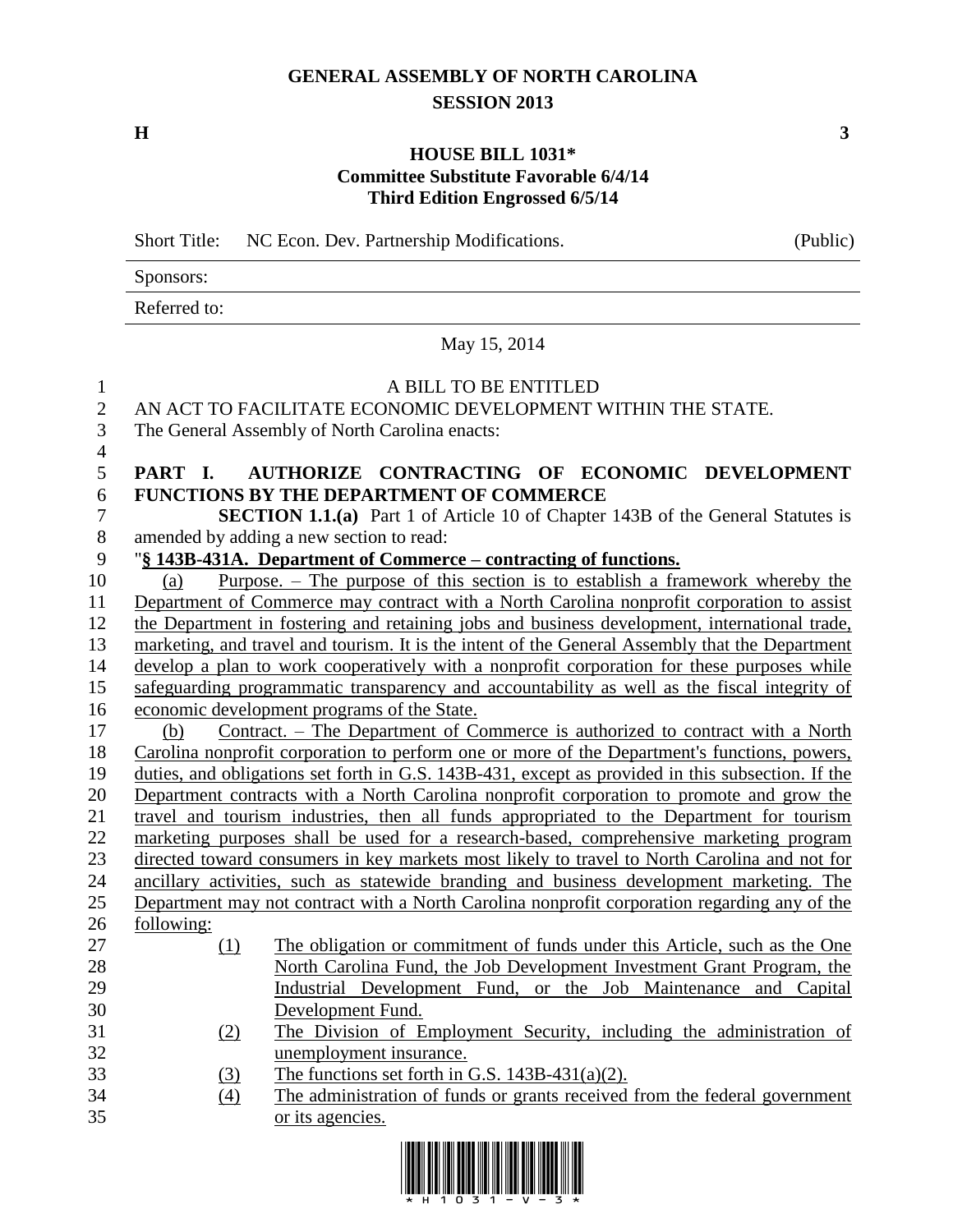# **General Assembly Of North Carolina Session 2013** 1 (c) Oversight. – There is established the Economic Development Accountability  $\&$  Standards Committee, which is a Board as that term is defined in G.S. 138A-3 of the State Government Ethics Act. The Committee shall consist of seven members as follows: the Secretary of Commerce as Chair of the Committee, the Secretary of Transportation, the Secretary of Environment and Natural Resources, the Secretary of Revenue, one member 6 appointed by the Speaker of the House of Representatives, one member appointed by the 7 President Pro Tempore of the Senate, and one member jointly appointed by the Speaker of the President Pro Tempore of the Senate, and one member jointly appointed by the Speaker of the House of Representatives and the President Pro Tempore of the Senate. The members of the Committee who are appointed by the Speaker of the House of Representatives or by the President Pro Tempore of the Senate may not be members of the General Assembly. The Committee shall meet at least quarterly upon the call of the Chair. The duties of the Committee shall include all of the following: (1) Monitoring and oversight of the performance of a contract entered into pursuant to this section by the Department with a North Carolina nonprofit corporation. (2) Receiving, reviewing, and referring complaints regarding the contract or the performance of the North Carolina nonprofit corporation, as appropriate. (3) Requesting enforcement of the contract by the Attorney General or the Department. (4) Auditing, at least biennially, by the Office of State Budget and Management the records of the North Carolina nonprofit corporation with which the Department has contracted pursuant to this section during and after the term of the contract to review financial documents of the corporation, performance of the corporation, and compliance of the corporation with applicable laws. (5) Coordination of economic development grant programs of the State between the Department of Commerce, the Department of Transportation, and the Department of Environment and Natural Resources. (6) Any other duties deemed necessary by the Committee. (d) Limitations. – Prior to contracting with a North Carolina nonprofit corporation pursuant to this section and in order for the North Carolina nonprofit corporation to receive State funds, the following conditions shall be met: (1) At least 45 days prior to entering into or amending in a nontechnical manner a contract authorized by this section, the Department shall submit the contract or amendment, along with a detailed explanation of the contract or amendment, to the Joint Legislative Commission on Governmental Operations and the Fiscal Research Division. (2) The nonprofit corporation adheres to the following governance provisions related to its governing board: a. The board shall be composed of 17 voting members as follows: eight members and the chair appointed by the Governor, four members appointed by the Speaker of the House of Representatives, and four members appointed by the President Pro Tempore of the Senate. The Governor, the Speaker of the House of Representatives, and the President Pro Tempore of the Senate shall each use best efforts to select members so as to reflect the diversity of the State's geography, and the Governor shall use best efforts to ensure that each member appointed by the Governor has expertise in one or more of the following areas: 1. Agribusiness, as recommended by the Commissioner of 51 Agriculture.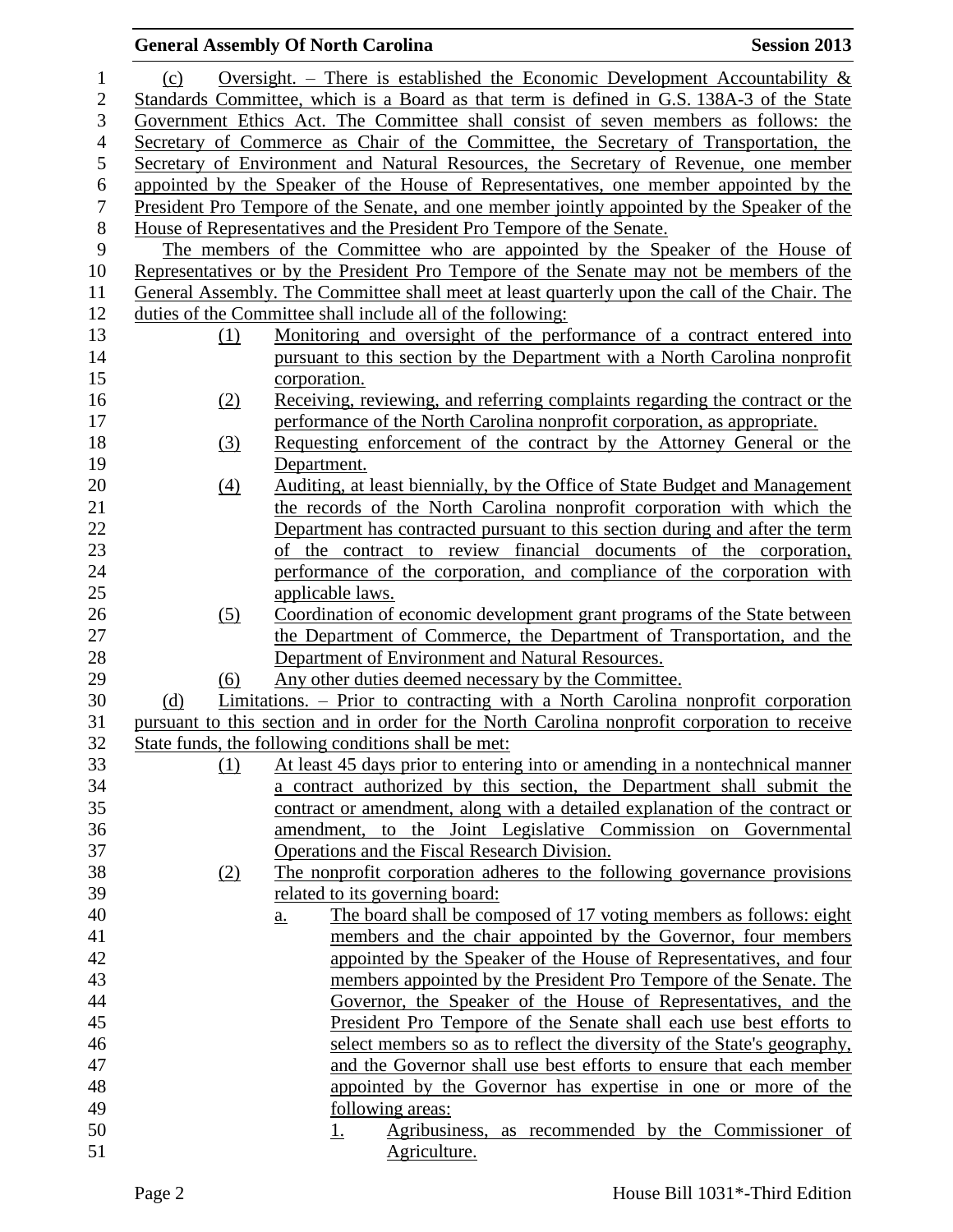|                                                                                                              | <b>General Assembly Of North Carolina</b> |                                                   |                                                                                                                                                                                                                                                      | <b>Session 2013</b>                                                                                                                                                                                                                                                                                                                     |
|--------------------------------------------------------------------------------------------------------------|-------------------------------------------|---------------------------------------------------|------------------------------------------------------------------------------------------------------------------------------------------------------------------------------------------------------------------------------------------------------|-----------------------------------------------------------------------------------------------------------------------------------------------------------------------------------------------------------------------------------------------------------------------------------------------------------------------------------------|
| 1<br>$\sqrt{2}$<br>3<br>$\overline{4}$<br>5<br>6<br>$\boldsymbol{7}$<br>8<br>9<br>10<br>11<br>12<br>13<br>14 |                                           | 2.3.4.5.6.7.8<br>9.<br><u>b.</u><br>$\frac{c}{d}$ | Financial services.<br>Information technology.<br>Biotechnology or life sciences.<br>Energy.<br>Manufacturing.<br>Military or defense.<br>Tourism Coalition.<br><b>Industry Association.</b><br>No State officer or employee may serve on the board. | Tourism, as recommended by the North Carolina Travel and<br>Tourism, as recommended by the North Carolina Travel<br>The nonprofit corporation shall comply with the limitations on<br>lobbying set forth in section $501(c)(3)$ of the Internal Revenue Code.<br>The board shall meet at least quarterly at the call of its chair. Each |
| 15                                                                                                           |                                           |                                                   |                                                                                                                                                                                                                                                      | quarter and upon request, the board shall report to the Chair of the                                                                                                                                                                                                                                                                    |
| 16                                                                                                           |                                           |                                                   |                                                                                                                                                                                                                                                      | Economic Development Accountability and Standards Committee on                                                                                                                                                                                                                                                                          |
| 17                                                                                                           |                                           |                                                   | the progress of the State's economic development.                                                                                                                                                                                                    |                                                                                                                                                                                                                                                                                                                                         |
| 18                                                                                                           |                                           | e.                                                |                                                                                                                                                                                                                                                      | The board is required to perform the following duties if the                                                                                                                                                                                                                                                                            |
| 19                                                                                                           |                                           |                                                   | Department contracts pursuant to G.S. 143B-431A for                                                                                                                                                                                                  | the                                                                                                                                                                                                                                                                                                                                     |
| 20                                                                                                           |                                           |                                                   | of<br>performance<br>the                                                                                                                                                                                                                             | Secretary's<br>responsibilities<br>under                                                                                                                                                                                                                                                                                                |
| 21<br>22                                                                                                     |                                           |                                                   | G.S. 143B-434.01:                                                                                                                                                                                                                                    |                                                                                                                                                                                                                                                                                                                                         |
| 23                                                                                                           |                                           | <u>1.</u>                                         |                                                                                                                                                                                                                                                      | To provide advice concerning economic and community<br>development planning for the State, including a strategic                                                                                                                                                                                                                        |
| 24                                                                                                           |                                           |                                                   |                                                                                                                                                                                                                                                      | business facilities development analysis of existing, available                                                                                                                                                                                                                                                                         |
| 25                                                                                                           |                                           |                                                   | buildings or shell or special-use buildings and sites.                                                                                                                                                                                               |                                                                                                                                                                                                                                                                                                                                         |
| 26                                                                                                           |                                           | 2.                                                |                                                                                                                                                                                                                                                      | <u>To recommend economic development policy to the</u>                                                                                                                                                                                                                                                                                  |
| 27                                                                                                           |                                           |                                                   |                                                                                                                                                                                                                                                      | Secretary of Commerce, the General Assembly, and the                                                                                                                                                                                                                                                                                    |
| 28                                                                                                           |                                           |                                                   | Governor.                                                                                                                                                                                                                                            |                                                                                                                                                                                                                                                                                                                                         |
| 29                                                                                                           |                                           | <u>3.</u>                                         |                                                                                                                                                                                                                                                      | To recommend annually to the Governor biennial and annual                                                                                                                                                                                                                                                                               |
| 30                                                                                                           |                                           |                                                   | appropriations for economic development programs.                                                                                                                                                                                                    |                                                                                                                                                                                                                                                                                                                                         |
| 31                                                                                                           |                                           | <u>4.</u>                                         | To<br>recommend how                                                                                                                                                                                                                                  | best to coordinate<br>economic                                                                                                                                                                                                                                                                                                          |
| 32                                                                                                           |                                           |                                                   |                                                                                                                                                                                                                                                      | development efforts among the various agencies and entities,                                                                                                                                                                                                                                                                            |
| 33                                                                                                           |                                           |                                                   |                                                                                                                                                                                                                                                      | including those created by executive order of the Governor,                                                                                                                                                                                                                                                                             |
| 34                                                                                                           |                                           |                                                   |                                                                                                                                                                                                                                                      | that receive economic development appropriations, including                                                                                                                                                                                                                                                                             |
| 35                                                                                                           |                                           |                                                   |                                                                                                                                                                                                                                                      | the assignment of key responsibilities for different aspects of                                                                                                                                                                                                                                                                         |
| 36<br>37                                                                                                     |                                           |                                                   |                                                                                                                                                                                                                                                      | economic development and resource allocation and planning<br>designed to encourage each agency to focus on its area of                                                                                                                                                                                                                  |
| 38                                                                                                           |                                           |                                                   |                                                                                                                                                                                                                                                      | primary responsibility and not diffuse its resources by                                                                                                                                                                                                                                                                                 |
| 39                                                                                                           |                                           |                                                   | conducting activities assigned to other agencies.                                                                                                                                                                                                    |                                                                                                                                                                                                                                                                                                                                         |
| 40                                                                                                           | (3)                                       |                                                   |                                                                                                                                                                                                                                                      | The amount of State funds that may be used for the annual salary of any one                                                                                                                                                                                                                                                             |
| 41                                                                                                           |                                           |                                                   |                                                                                                                                                                                                                                                      | officer or employee of the nonprofit corporation with which the Department                                                                                                                                                                                                                                                              |
| 42                                                                                                           |                                           |                                                   |                                                                                                                                                                                                                                                      | contracts pursuant to this section shall not exceed the greater of (i) one                                                                                                                                                                                                                                                              |
| 43                                                                                                           |                                           |                                                   |                                                                                                                                                                                                                                                      | hundred twenty thousand dollars (\$120,000) or (ii) the amount most recently                                                                                                                                                                                                                                                            |
| 44                                                                                                           |                                           |                                                   |                                                                                                                                                                                                                                                      | set by the General Assembly in a Current Operations Appropriations Act.                                                                                                                                                                                                                                                                 |
| 45                                                                                                           |                                           |                                                   |                                                                                                                                                                                                                                                      | Members of the governing board may receive only per diem and allowances                                                                                                                                                                                                                                                                 |
| 46                                                                                                           |                                           | pursuant to G.S. 138-5.                           |                                                                                                                                                                                                                                                      |                                                                                                                                                                                                                                                                                                                                         |
| 47                                                                                                           | (4)                                       |                                                   |                                                                                                                                                                                                                                                      | The nonprofit corporation shall have received from fundraising efforts and                                                                                                                                                                                                                                                              |
| 48                                                                                                           |                                           |                                                   |                                                                                                                                                                                                                                                      | sources, other than State funds, an amount totaling at least two hundred fifty                                                                                                                                                                                                                                                          |
| 49                                                                                                           |                                           |                                                   |                                                                                                                                                                                                                                                      | thousand dollars (\$250,000) to support operations and functions of the                                                                                                                                                                                                                                                                 |
| 50                                                                                                           |                                           | corporation.                                      |                                                                                                                                                                                                                                                      |                                                                                                                                                                                                                                                                                                                                         |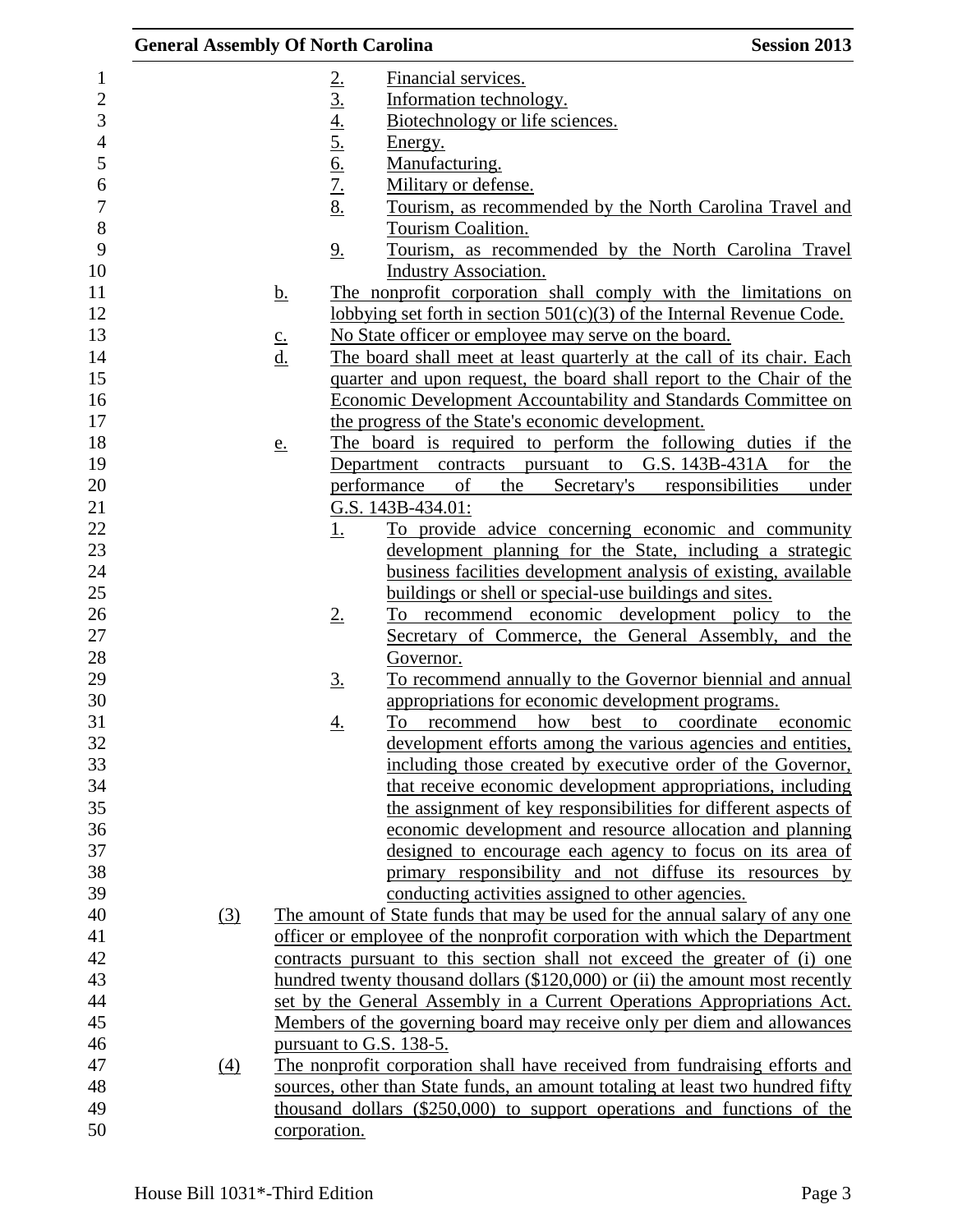|                               |                  | <b>General Assembly Of North Carolina</b>                                                  | <b>Session 2013</b> |
|-------------------------------|------------------|--------------------------------------------------------------------------------------------|---------------------|
| (e)                           |                  | Mandatory Contract Terms. - Any contract entered into under this section must              |                     |
| include all of the following: |                  |                                                                                            |                     |
|                               | (1)              | A provision requiring the North Carolina nonprofit corporation provide to                  |                     |
|                               |                  | the Joint Legislative Economic Development and Global Engagement                           |                     |
|                               |                  | Oversight Committee, the Department of Commerce, and the Fiscal                            |                     |
|                               |                  | Research Division a copy of the corporation's annual audited financial                     |                     |
|                               |                  | statement within seven days of issuance of the statement.                                  |                     |
|                               | (2)              | A provision requiring the nonprofit corporation to provide by September 1                  |                     |
|                               |                  | of each year, and more frequently as requested, a report to the Department                 |                     |
|                               |                  | prior State fiscal year program activities, objectives, and<br><sub>on</sub>               |                     |
|                               |                  | accomplishments and prior State fiscal year itemized expenditures and fund                 |                     |
|                               |                  | sources. The report shall also include all of the following:                               |                     |
|                               |                  | Jobs anticipated to result from efforts of the nonprofit corporation.<br>$\underline{a}$ . |                     |
|                               |                  | This includes project leads that were not submitted to the Department                      |                     |
|                               |                  | for possible discretionary incentives pursuant to Chapter 143B of the                      |                     |
|                               |                  | General Statutes.                                                                          |                     |
|                               |                  | Developed performance metrics of economic development functions<br><u>b.</u>               |                     |
|                               |                  | itemized by county, by development tier area designation, as defined                       |                     |
|                               |                  | by G.S. 143B-437.08, and by Collaboration for Prosperity Zones                             |                     |
|                               |                  | created pursuant to G.S. 143B-28.1.                                                        |                     |
|                               |                  | Any proposed amendments to the areas of expertise required to be<br>$\underline{c}$ .      |                     |
|                               |                  | represented on the governing board of the nonprofit corporation.                           |                     |
|                               |                  | A detailed explanation of how annual salaries are determined,<br><u>d.</u>                 |                     |
|                               |                  | including base pay schedules and any additional salary amounts or                          |                     |
|                               |                  | bonuses that may be earned as a result of job performance. The                             |                     |
|                               |                  | explanation shall include the proportion of State and private funds for                    |                     |
|                               |                  | each position and shall include the means used by the nonprofit                            |                     |
|                               |                  | corporation to foster employee efforts for economic development in                         |                     |
|                               |                  | rural and low-income areas in the State. Any bonuses paid to                               |                     |
|                               |                  | employees shall be based upon overall job performance and not be                           |                     |
|                               |                  | based on a specific project lead.                                                          |                     |
|                               |                  | Any other information requested by the Department.<br><u>e.</u>                            |                     |
|                               | (3)              | A provision providing that, upon termination of the contract, or upon                      |                     |
|                               |                  | dissolution of, or repeal by the General Assembly of, the charter of the                   |                     |
|                               |                  | nonprofit corporation with which the Department has contracted under this                  |                     |
|                               |                  | section, all assets and funds of the nonprofit corporation, including interest             |                     |
|                               |                  | on funds, financial and operational records, and the right to receive future               |                     |
|                               |                  | funds pursuant to the contract, will be surrendered to the Department within               |                     |
|                               |                  | 30 days of the termination, dissolution, or repeal. During the 30-day period,              |                     |
|                               |                  | the corporation may not further encumber any assets or funds. For purposes                 |                     |
|                               |                  | of this subdivision, assets and funds of the nonprofit corporation include                 |                     |
|                               |                  | assets and funds of any subsidiary or affiliate of the nonprofit corporation.              |                     |
|                               |                  | An affiliate of the nonprofit corporation exists when both are directly or                 |                     |
|                               |                  | indirectly controlled by the same parent corporation or by the same or                     |                     |
|                               |                  | associated financial interests by stock ownership, interlocking directors, or              |                     |
|                               |                  | by any other means whatsoever, whether the control is direct or through one                |                     |
|                               |                  | or more subsidiary, affiliated, or controlled corporations.                                |                     |
|                               | $\left(4\right)$ | A provision providing that the nonprofit corporation shall adopt and publish               |                     |
|                               |                  | a resolution or policy containing a conflict of interest policy and gift policy            |                     |
|                               |                  | to guide actions by the governing board members, officers, and employees                   |                     |
|                               |                  | of the nonprofit corporation in the performance of their duties.                           |                     |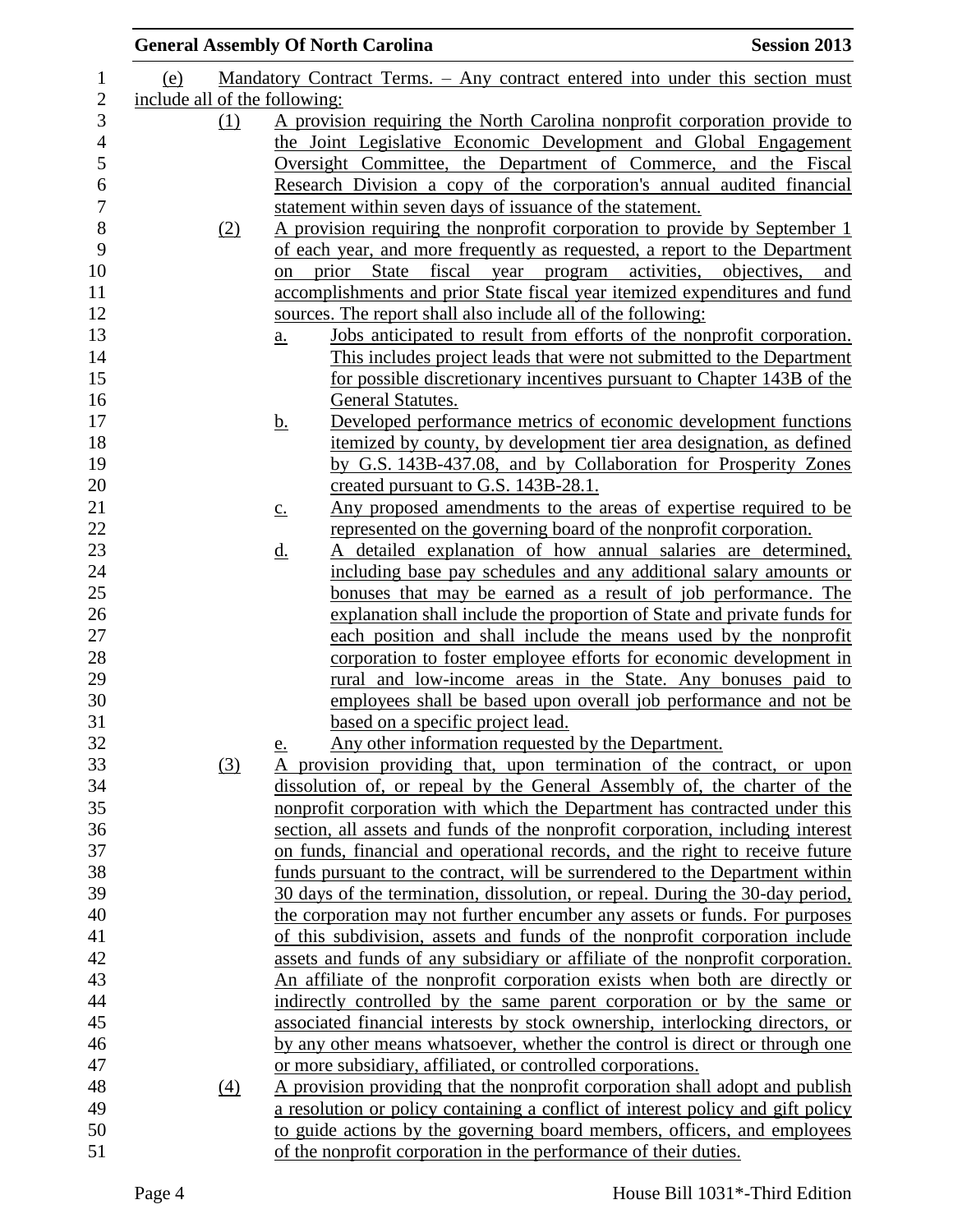|                | <b>General Assembly Of North Carolina</b> |                   |                                                                                 | <b>Session 2013</b> |
|----------------|-------------------------------------------|-------------------|---------------------------------------------------------------------------------|---------------------|
| $\mathbf{1}$   | (5)                                       |                   | The conflict of interest policy required by subdivision (4) of this subsection  |                     |
| $\overline{2}$ |                                           |                   | shall contain at a minimum the information in this subdivision. No subject      |                     |
| 3              |                                           |                   | person of the nonprofit corporation may take any official action or use the     |                     |
| $\overline{4}$ |                                           |                   | subject person's official position to profit in any manner the subject person,  |                     |
| 5              |                                           |                   | the subject person's immediate family, a business with which the subject        |                     |
| 6              |                                           |                   | person or the subject person's immediate family has a business association,     |                     |
| $\overline{7}$ |                                           |                   | or a client of the subject person or the subject person's immediate family      |                     |
| $8\,$          |                                           |                   | with whom the subject person, or the subject person's immediate family, has     |                     |
| 9              |                                           |                   | an existing business relationship. No subject person shall attempt to profit    |                     |
| 10             |                                           |                   | from a proposed project lead if the profit is greater than that which would be  |                     |
| 11             |                                           |                   | realized by other persons living in the area where the project lead is located. |                     |
| 12             |                                           |                   | If the profit under this subdivision would be greater for the subject person    |                     |
| 13             |                                           |                   | than other persons living in the area where the project lead is located, not    |                     |
| 14             |                                           |                   | only shall the subject person abstain from voting on that issue, but once the   |                     |
| 15             |                                           |                   | conflict of interest is apparent, the subject person shall not discuss the      |                     |
| 16             |                                           |                   | project lead with any other subject person or representative of the             |                     |
| 17             |                                           |                   | Department except to state that a conflict of interest exists. Under this       |                     |
| 18             |                                           |                   | subdivision, a subject person is presumed to profit if the profit would be      |                     |
| 19             |                                           |                   | <u>realized by the subject person, the subject person's immediate family, a</u> |                     |
| 20             |                                           |                   | business with which the subject person or the subject person's immediate        |                     |
| 21             |                                           |                   | family has a business association, or a client of the subject person or the     |                     |
| 22             |                                           |                   | subject person's immediate family with whom the subject person, or the          |                     |
| 23             |                                           |                   | subject person's immediate family, has an existing business relationship with   |                     |
| 24             |                                           |                   | a company that is the subject of a proposed project lead. No subject person,    |                     |
| 25             |                                           |                   | in contemplation of official action by the subject person, or in reliance on    |                     |
| 26             |                                           |                   | information that was made known to the subject person in the subject            |                     |
| 27             |                                           |                   | person's official capacity and that has not been made public, shall (i) acquire |                     |
| 28             |                                           |                   | a pecuniary interest in any property, transaction, or enterprise or gain any    |                     |
| 29             |                                           |                   | pecuniary benefit that may be affected by such information or official action   |                     |
| 30             |                                           |                   | or (ii) intentionally aid another to do any of the above acts. As used in this  |                     |
| 31             |                                           |                   | subdivision, the following terms mean:                                          |                     |
| 32             |                                           | a.                | <u>Board. – The governing board of the nonprofit corporation with</u>           |                     |
| 33             |                                           |                   | which the Department contracts pursuant to this section.                        |                     |
| 34             |                                           | <u>b.</u>         | <u>Board member. – A member of the board.</u>                                   |                     |
| 35             |                                           | $\underline{c}$ . | Business association. $- A$ director, employee, officer, or partner of a        |                     |
| 36             |                                           |                   | business entity, or owner of more than ten percent $(10%)$ interest in          |                     |
| 37             |                                           |                   | any business entity.                                                            |                     |
| 38             |                                           | <u>d.</u>         | Subject person. $-$ A board member, officer, or employee of the                 |                     |
| 39             |                                           |                   | nonprofit corporation.                                                          |                     |
| 40             |                                           | <u>e.</u>         | Department. – The Department of Commerce.                                       |                     |
| 41             |                                           | <u>f.</u>         | Immediate family. – Spouse, children, parents, brothers, and sisters.           |                     |
| 42             |                                           | g.                | Official action. – Actions taken in connection with the subject                 |                     |
| 43             |                                           |                   | person's duties, including, but not limited to, voting on matters before        |                     |
| 44             |                                           |                   | the board, proposing or objecting to proposals for economic                     |                     |
| 45             |                                           |                   | development actions by the Department, discussing economic                      |                     |
| 46             |                                           |                   | development matters with other subject persons or Department staff              |                     |
| 47             |                                           |                   | in an effort to further the matter after the conflict of interest has been      |                     |
| 48             |                                           |                   | discovered, or taking actions in the course and scope of the position           |                     |
| 49             |                                           |                   | as a subject person and actions leading to or resulting in profit.              |                     |
| 50             |                                           | <u>h.</u>         | Profit. – Receive monetary or economic gain or benefit, including an            |                     |
| 51             |                                           |                   | increase in value whether or not recognized by sale or trade.                   |                     |
|                |                                           |                   |                                                                                 |                     |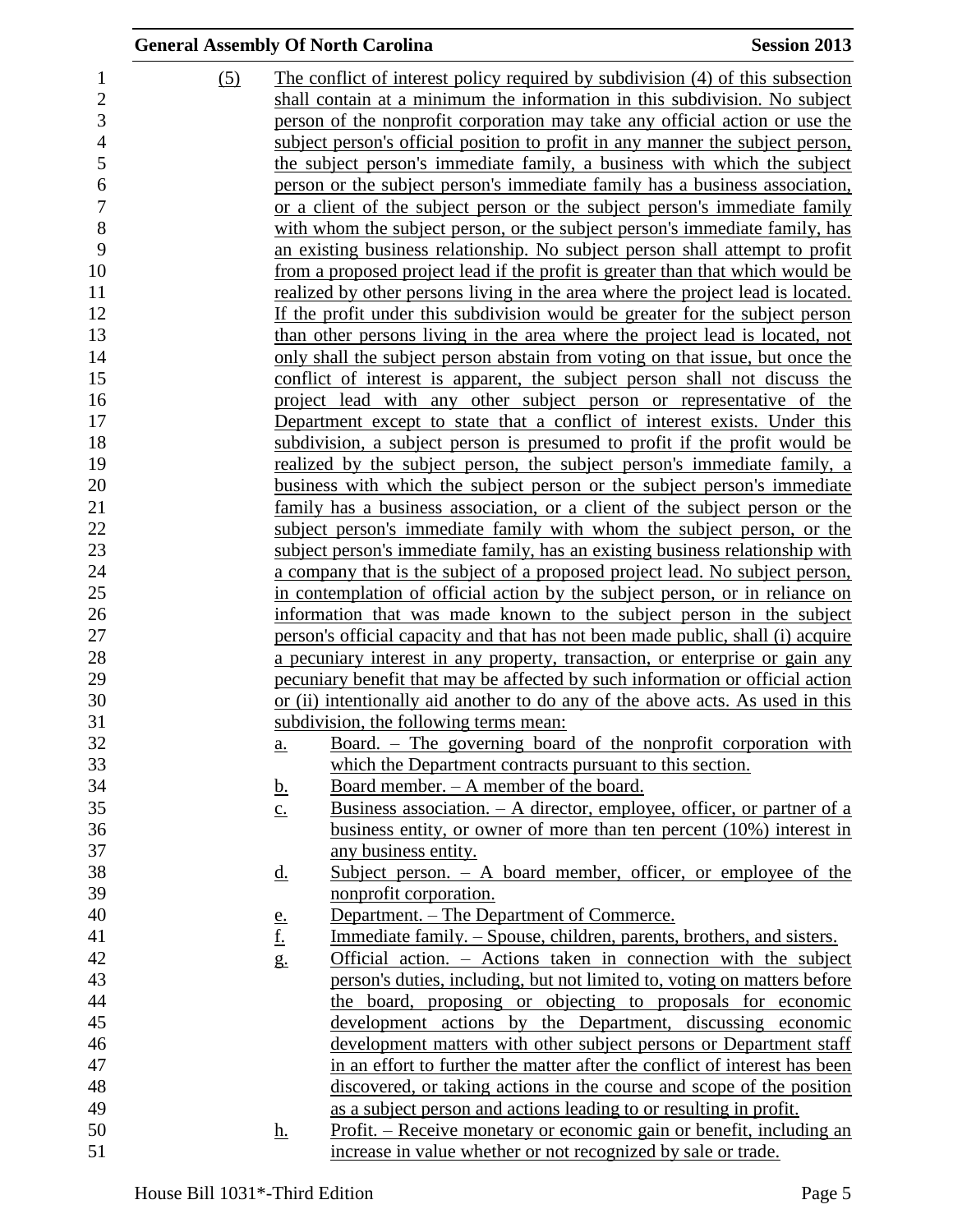|      | <b>General Assembly Of North Carolina</b>                                        | <b>Session 2013</b> |
|------|----------------------------------------------------------------------------------|---------------------|
| (6)  | The gift policy required by subdivision (4) of this subsection shall at a        |                     |
|      | minimum prohibit an employee, officer, or member of the board of the             |                     |
|      | corporation from knowingly accepting a gift from a person whom the               |                     |
|      | employee, officer, or member of the board knows or has reason to know (i)        |                     |
|      | is seeking to do business of any kind in the State or (ii) has financial         |                     |
|      | interests that may be substantially and materially affected, in a manner         |                     |
|      | distinguishable from the public generally, by the performance or                 |                     |
|      | nonperformance of official duties of the employee, officer, or member of the     |                     |
|      | board. This prohibition shall not apply to either of the following:              |                     |
|      | Gifts given to the employee, officer, or member of the board where<br>a.         |                     |
|      | the gift is food or beverages, transportation, lodging, entertainment or         |                     |
|      | related expenses associated with industry recruitment, promotion of              |                     |
|      | international trade, or the promotion of travel and tourism, and the             |                     |
|      | employee, officer, or member of the board is responsible for                     |                     |
|      | conducting the business on behalf of the State, provided (i) the                 |                     |
|      | employee, officer, or member of the board did not solicit the gift and           |                     |
|      | did not accept the gift in exchange for the performance or                       |                     |
|      | nonperformance of corporate duties, and (ii) the employee, officer, or           |                     |
|      | member of the board reports electronically to the corporation within             |                     |
|      | 30 days of receipt of the gift, including a description and value of the         |                     |
|      | gift and a description of how the gift contributed to industry                   |                     |
|      | recruitment, promotion of international trade, or the promotion of               |                     |
|      | travel and tourism.                                                              |                     |
|      |                                                                                  |                     |
|      | Gifts of personal property valued at less than one hundred dollars<br><u>b.</u>  |                     |
|      | (\$100.00) given to the employee, officer, or member of the board in             |                     |
|      | the commission of corporate duties if the gift is given as a personal            |                     |
|      | gift in another country as part of an overseas trade mission and the             |                     |
|      | giving and receiving of such personal gifts is considered a customary            |                     |
|      | protocol in the other country.                                                   |                     |
| (7)  | A provision providing that the nonprofit corporation maintain a record           |                     |
|      | containing the name of all persons who have contributed to the nonprofit         |                     |
|      | corporation, the date of each contribution, and the aggregate total of all       |                     |
|      | contributions to the nonprofit corporation. The nonprofit corporation shall      |                     |
|      | include the record in the report required to be filed with the Department        |                     |
|      | pursuant to subdivision (2) of subsection (e) of this section.                   |                     |
| (8)  | A provision requiring the nonprofit corporation to maintain separate             |                     |
|      | accounting records for and separate accounts for State and private funds and     |                     |
|      | prohibiting any commingling of State and private funds. Records and              |                     |
|      | accounts must be maintained according to generally accepted accounting           |                     |
|      | principles.                                                                      |                     |
| (9)  | A provision stating that the nonprofit corporation will not engage in the        |                     |
|      | awarding of grants of the public or private funds of the nonprofit               |                     |
|      | corporation.                                                                     |                     |
| (10) | A provision limiting the term of the contract to no more than five years. The    |                     |
|      | term of the contract may be extended in one-year increments up to four           |                     |
|      | times after no less than four-fifths of the original contract term has passed. A |                     |
|      | contract extension may not extend the remaining term of the contract,            |                     |
|      | including the term of the extension, to more than two years. Nothing in this     |                     |
|      | subdivision shall be construed as a prohibition against entering into a new      |                     |
|      | contract with the nonprofit corporation.                                         |                     |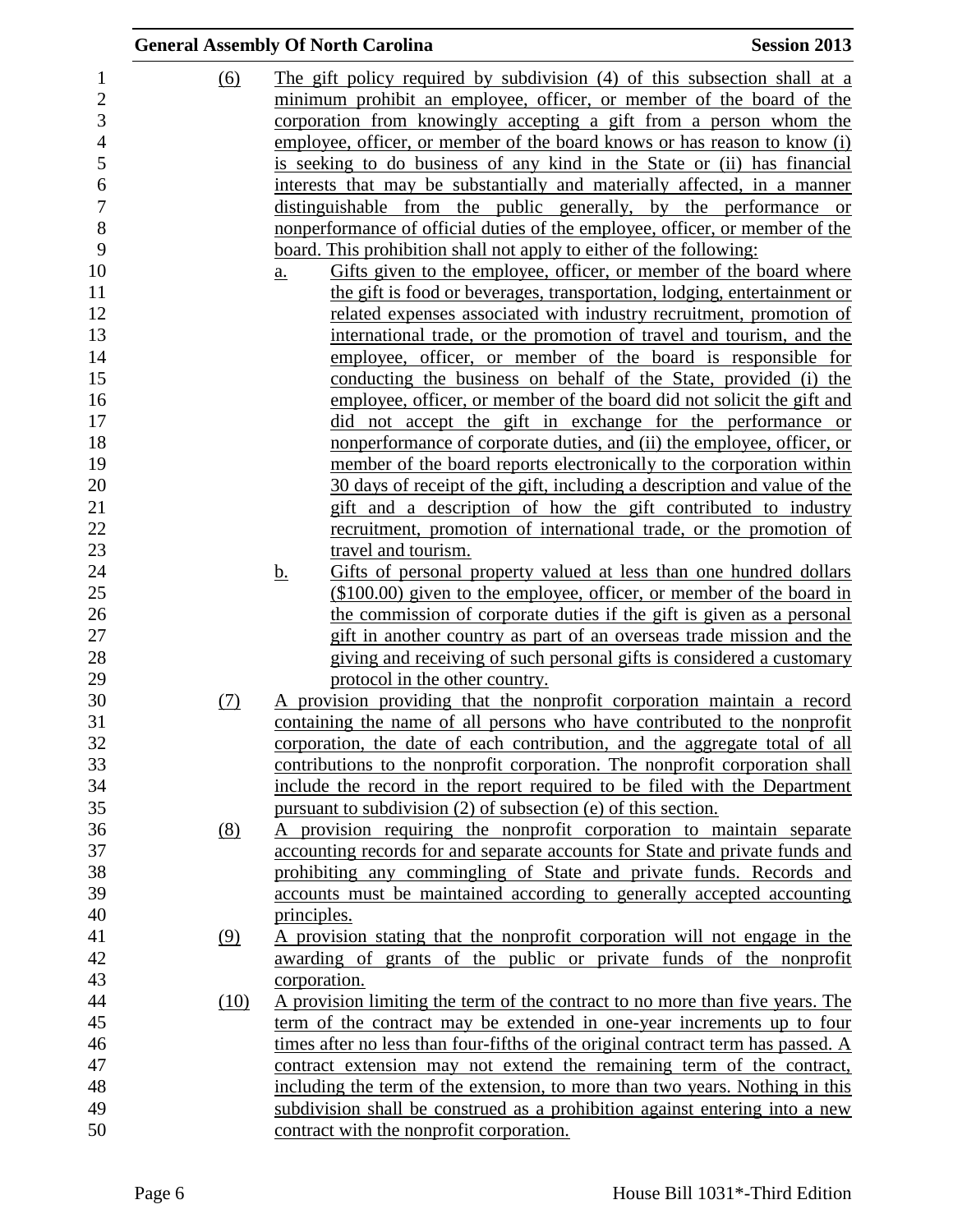|                          |              | <b>General Assembly Of North Carolina</b>                                                                                                                             | <b>Session 2013</b> |
|--------------------------|--------------|-----------------------------------------------------------------------------------------------------------------------------------------------------------------------|---------------------|
| $\mathbf{1}$             | (11)         | A provision prohibiting the use of State funds for the severance pay of the                                                                                           |                     |
| $\overline{c}$           |              | chief executive officer and other officers of the nonprofit corporation and                                                                                           |                     |
| 3                        |              | otherwise limiting the severance pay from funds other than State funds to no                                                                                          |                     |
| $\overline{\mathcal{L}}$ |              | more than the lesser of the following:                                                                                                                                |                     |
|                          |              | The salary limitation contained in subdivision $(3)$ of subsection $(d)$ of                                                                                           |                     |
|                          |              | <u>a.</u><br>this section.                                                                                                                                            |                     |
|                          |              | The salary limitation contained in subdivision (3) of subsection (d) of                                                                                               |                     |
|                          |              | <u>b.</u><br>this section multiplied by a fraction, the numerator of which is the                                                                                     |                     |
|                          |              | number of whole years the chief officer has been chief officer of the                                                                                                 |                     |
|                          |              | corporation and the denominator of which is four.                                                                                                                     |                     |
|                          | (12)         | A provision requiring annual certification by the nonprofit corporation that it                                                                                       |                     |
|                          |              | is in compliance with the following:                                                                                                                                  |                     |
|                          |              |                                                                                                                                                                       |                     |
|                          |              | The requirements of Chapter 55A of the General Statutes.<br>a.                                                                                                        |                     |
|                          |              | The requirements of each of the provisions listed in subsection (e) of<br><u>b.</u>                                                                                   |                     |
|                          |              | this section. For any provision in this subsection that the nonprofit                                                                                                 |                     |
|                          |              | corporation did not comply with, the corporation shall provide a                                                                                                      |                     |
|                          |              | detailed explanation of the circumstances and time of the                                                                                                             |                     |
|                          |              | noncompliance.                                                                                                                                                        |                     |
|                          | (13)         | A provision requiring the nonprofit corporation to comply with and perform                                                                                            |                     |
|                          |              | the duties set out in G.S. 143B-434.2 in the event the Department contracts                                                                                           |                     |
|                          |              | with the nonprofit corporation to promote and market tourism.                                                                                                         |                     |
|                          | (14)         | A provision requiring the nonprofit corporation to receive from fund-raising                                                                                          |                     |
|                          |              | efforts and sources other than State funds an amount totaling at least five                                                                                           |                     |
|                          |              | million seven hundred fifty thousand dollars (\$5,750,000) during the term of                                                                                         |                     |
|                          |              | the contract to support operations and functions of the corporation. The                                                                                              |                     |
|                          |              | corporation shall raise at least seven hundred fifty thousand dollars                                                                                                 |                     |
|                          |              | $(\$750,000)$ during the first year of the term of the contract and shall raise at                                                                                    |                     |
|                          |              | least one million two hundred fifty thousand dollars (\$1,250,000) during                                                                                             |                     |
|                          |              | each subsequent year of the term of the contract. Amounts raised prior to<br>entering the contract or during a year preceding the current year of the                 |                     |
|                          |              | contract shall not apply to the amount required to be raised during the                                                                                               |                     |
|                          |              |                                                                                                                                                                       |                     |
|                          |              | current year.                                                                                                                                                         |                     |
|                          | (15)<br>(16) | A provision that the limitation of G.S. 143C-6-8 applies.<br>For any entity reported pursuant to subdivision (6) of subsection (f) of this                            |                     |
|                          |              | section for a gift, contribution, or item or service of value for which fair                                                                                          |                     |
|                          |              | market value exceeds one thousand dollars (\$1,000) and was not paid, a                                                                                               |                     |
|                          |              | provision requiring the nonprofit corporation to publish within seven days of                                                                                         |                     |
|                          |              | the award: (i) the entity, (ii) the fair market value and description of that                                                                                         |                     |
|                          |              | which was received from the entity by the nonprofit corporation or the                                                                                                |                     |
|                          |              | affiliate entity of the corporation, and (iii) the date and amount of the award                                                                                       |                     |
|                          |              | to the entity. This publication requirement is satisfied if the Department                                                                                            |                     |
|                          |              | publishes the information required in this subdivision within seven days of                                                                                           |                     |
|                          |              |                                                                                                                                                                       |                     |
|                          |              | the award either separately or as part of a press release concerning the<br>award.                                                                                    |                     |
|                          | (f)          |                                                                                                                                                                       |                     |
|                          |              | Report. – By September 30 of each year, and more frequently as requested, the<br>Department shall submit a report to the Joint Legislative Commission on Governmental |                     |
|                          |              | Operations, the Joint Legislative Economic Development and Global Engagement Oversight                                                                                |                     |
|                          |              | Committee, and the Fiscal Research Division on any performance for which the Department                                                                               |                     |
|                          |              | has contracted pursuant to this section. The report shall contain, at a minimum, each of the                                                                          |                     |
|                          | following:   |                                                                                                                                                                       |                     |
|                          |              |                                                                                                                                                                       |                     |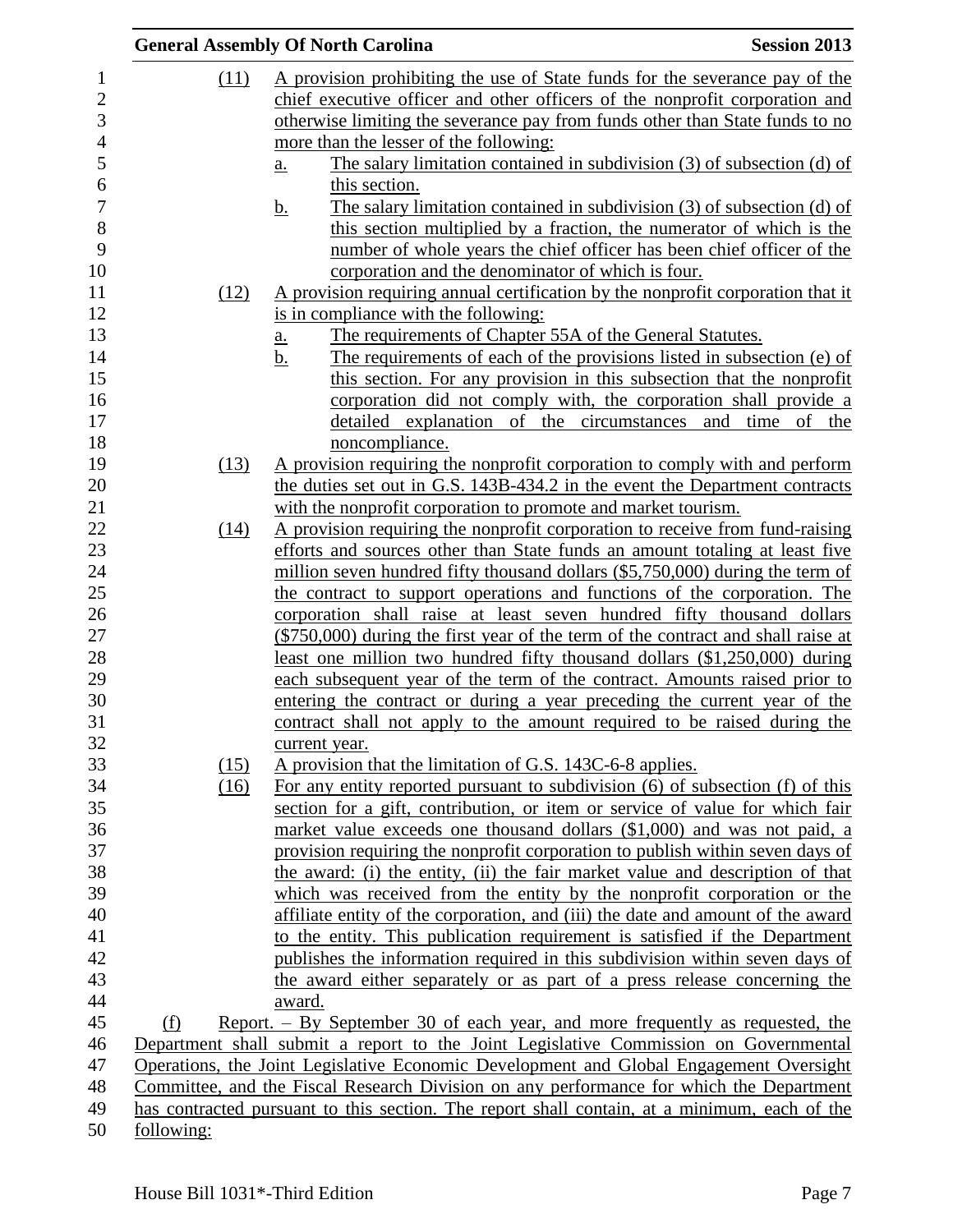|     |                   | <b>General Assembly Of North Carolina</b>                                                        | <b>Session 2013</b> |
|-----|-------------------|--------------------------------------------------------------------------------------------------|---------------------|
|     | (1)               | A copy of the most recent report required by the Department pursuant to                          |                     |
|     |                   | subdivision $(2)$ of subsection $(e)$ of this section.                                           |                     |
|     | (2)               | An executive summary of the report required by subdivision (1) of this                           |                     |
|     |                   | subsection.                                                                                      |                     |
|     | (3)               | A listing of each entity referred to the Department by a North Carolina                          |                     |
|     |                   | nonprofit corporation with which the Department contracts pursuant to this                       |                     |
|     |                   | section and any other information the Secretary determines is necessary or                       |                     |
|     |                   | that is specifically requested in writing.                                                       |                     |
|     | $\underline{(4)}$ | An explanation of the response by the Department to any notifications of                         |                     |
|     |                   | noncompliance submitted to the Department by the nonprofit corporation, as                       |                     |
|     |                   | required by G.S. $143B-431A(e)$ , including actions taken by the Department                      |                     |
|     |                   | to prevent repeat or similar instances of noncompliance.                                         |                     |
|     | (5)               | For each activity in which the Secretary of Commerce solicits funds for the                      |                     |
|     |                   | corporation, as permitted by subsection (i) of this section, a listing of each                   |                     |
|     |                   | activity, including the date and the name of each person or entity from whom                     |                     |
|     |                   | funds were solicited.                                                                            |                     |
|     | (6)               | If the nonprofit corporation or any affiliated entity of the corporation has                     |                     |
|     |                   | received, directly or indirectly, any gift, contribution, or item or service of                  |                     |
|     |                   | value for which fair market value was not paid and if an entity making the                       |                     |
|     |                   | gift or contribution receives an award, a list of the entity and the amount of                   |                     |
|     |                   | the award.                                                                                       |                     |
| (g) |                   | <u> Public Funds. – A North Carolina nonprofit corporation with which the Department</u>         |                     |
|     |                   | contracts pursuant to this section shall comply with the requirements provided in this           |                     |
|     |                   | subsection regarding the use of State funds.                                                     |                     |
|     | (1)               | Interest earned on State funds after receipt of the funds by the nonprofit                       |                     |
|     |                   | corporation shall be used for the same purposes for which the principal was                      |                     |
|     |                   | to be used.                                                                                      |                     |
|     | (2)               | The travel and personnel policies and regulations of the State of North                          |                     |
|     |                   | Carolina Budget Manual limiting reimbursement for expenses of State                              |                     |
|     |                   | employees apply to reimbursements for expenses of officers, employees, or                        |                     |
|     |                   | members of a governing board of the nonprofit corporation. Deviations from                       |                     |
|     |                   | the policies and regulations shall be approved by the Secretary.                                 |                     |
|     | (3)               | State funds shall not be used to hire a lobbyist.                                                |                     |
| (h) |                   | Applicable Laws. - A North Carolina nonprofit corporation with which the                         |                     |
|     |                   | Department contracts pursuant to this section is subject to the requirements of (i) Chapter 132  |                     |
|     |                   | of the General Statutes and (ii) Article 33C of Chapter 143 of the General Statutes. Officers,   |                     |
|     |                   | employees, and members of the governing board of the corporation are public servants, as         |                     |
|     |                   | defined in G.S. 138A-3, and are subject to the requirements of Chapter 138A of the General       |                     |
|     |                   | Statutes. Officers, members of the governing board, and employees of the corporation whose       |                     |
|     |                   | annual compensation is equal to or greater than sixty thousand dollars (\$60,000) are subject to |                     |
|     | G.S. 138A-22.     |                                                                                                  |                     |
| (i) |                   | Prohibition. – A State officer or employee, other than the Secretary of Commerce,                |                     |
|     |                   | shall not solicit funds for a North Carolina nonprofit corporation with which the Department     |                     |
|     |                   | contracts pursuant to this section. The Secretary of Commerce may solicit funds for the          |                     |
|     |                   | nonprofit corporation pursuant to G.S. $138A-31(b)(5)$ .                                         |                     |
| (i) |                   | Benefits. - An officer, employee, or member of a governing board of a North                      |                     |
|     |                   | Carolina nonprofit corporation with which the Department contracts pursuant to this section is   |                     |
|     |                   | not a State employee, is not covered by Chapter 126 of the General Statutes, and is not entitled |                     |
|     |                   | to State-funded employee benefits, including membership in the Teachers' and State               |                     |
|     |                   | Employees' Retirement System and the State Health Plan for Teachers and State Employees."        |                     |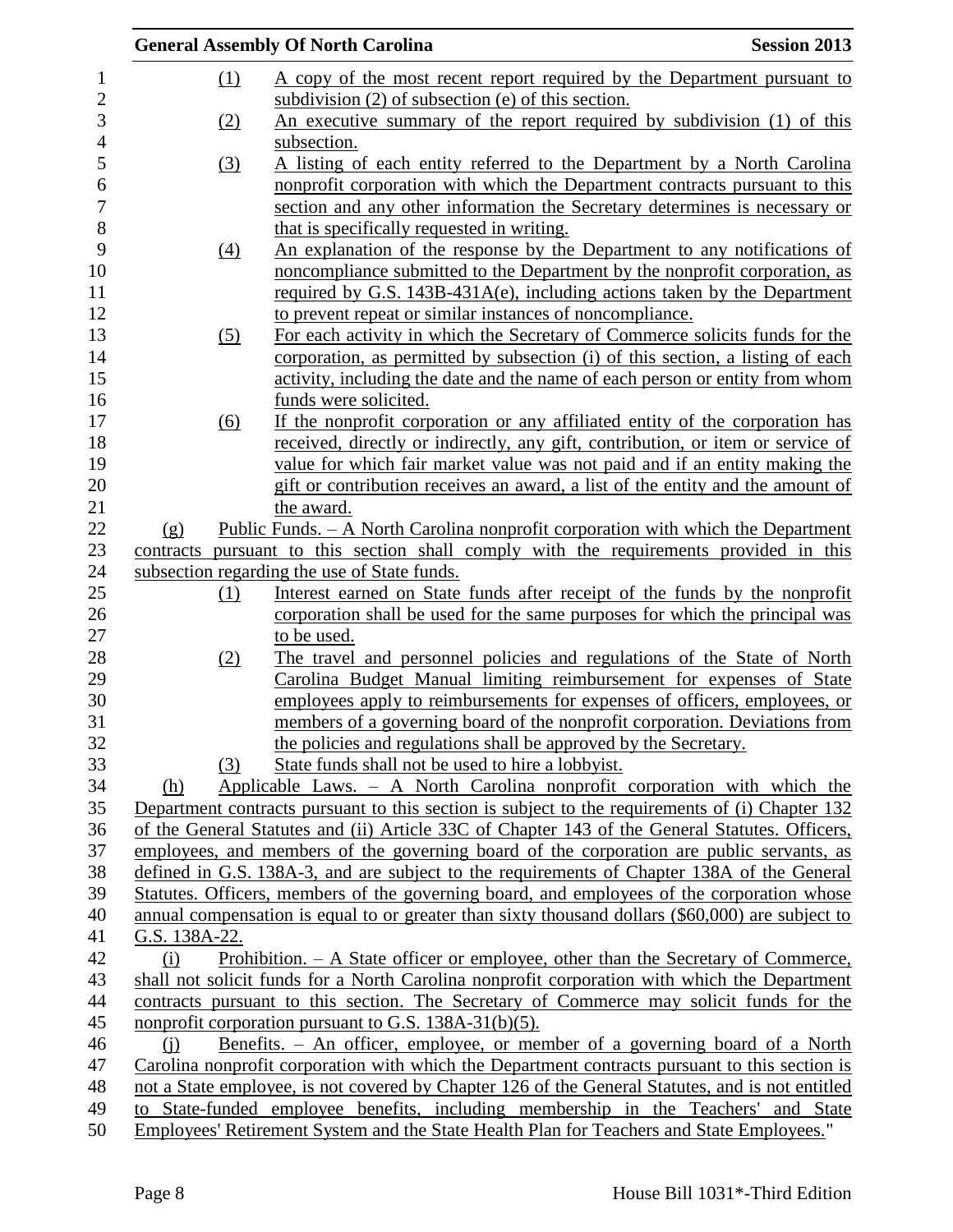#### **General Assembly Of North Carolina Session 2013**

 **SECTION 1.1.(b)** G.S. 143B-431A(i), as enacted by this act, does not apply to employees of the Department of Commerce, other than employees involved in the recommendation and administration of State economic development incentive programs, prior to the time the Department contracts with a North Carolina nonprofit corporation pursuant to this act. **SECTION 1.1.(c)** G.S. 132-6(d) reads as rewritten:<br>
7 "(d) Notwithstanding the provisions of subsections (a) "(d) Notwithstanding the provisions of subsections (a) and (b) of this section, public records relating to the proposed expansion or location of specific business or industrial projects may be withheld so long as their inspection, examination or copying would frustrate the purpose for which such public records were created; provided, however, that nothing herein shall be construed to permit the withholding of public records relating to general economic development policies or activities. Once the State, a local government, or the specific business has announced a commitment by the business to expand or locate a specific project in this State or a final decision not to do so and the business has communicated that commitment or decision to the State or local government agency involved with the project,and that the business will receive a discretionary incentive for the project pursuant to Chapter 143B of the General Statutes, the provisions of this subsection allowing public records to be withheld by the agency no longer apply. If the specific business has requested discretionary incentives for the project pursuant to Chapter 143B of the General Statutes, but decides to not expand or locate the project in this State or does not receive such discretionary incentives, then the only records that are subject to disclosure pursuant to this Chapter are the records submitted to the Department of Commerce by the nonprofit corporation with which the Department contracts pursuant to G.S. 143B-431A. If a business decides to expand or locate a specific project in this State, but the nonprofit corporation with which the Department contracts pursuant to G.S. 143B-431A does not submit any documentation to the Department regarding a request for any discretionary incentives by the State pursuant to Chapter 143B of the General Statutes, and the business does not receive any such discretionary incentives, then any records regarding such project are not 28 subject to disclosure pursuant to this Chapter. Once the provisions of this subsection no longer apply, the agency shall disclose as soon as practicable, and within 25 business days, public records requested for the announced project that are not otherwise made confidential by law. An announcement that a business or industrial project has committed to expand or locate in the State shall not require disclosure of local government records relating to the project if the business has not selected a specific location within the State for the project. Once a specific location for the project has been determined, local government records must be disclosed, upon request, in accordance with the provisions of this section. For purposes of this section, "local government records" include records maintained by the State that relate to a local government's efforts to attract the project." **SECTION 1.2.(a)** G.S. 143B-434 is repealed. **SECTION 1.2.(b)** G.S. 143B-434.01 reads as rewritten: "**§ 143B-434.01. Comprehensive Strategic Economic Development Plan.** (a) Definitions. – The following definitions apply in this section: (1) Board. – The Economic Development Board. … (6) Secretary. – The Secretary of Commerce or the governing board of a North Carolina nonprofit corporation with which the Department contracts pursuant to G.S. 143B-431A for the performance of the Secretary's responsibilities under this section. 48 (b) Board to Prepare-Plan. – The Board-Secretary shall prepare-review and update the 49 existing Plan by April 1, 1994.on or before April 1 of each year. The Board shall review and

 update this Plan by April 1 of each year. The original Plan shall cover a period of four years and each annual update shall extend the time frame by one year so that a four-year plan is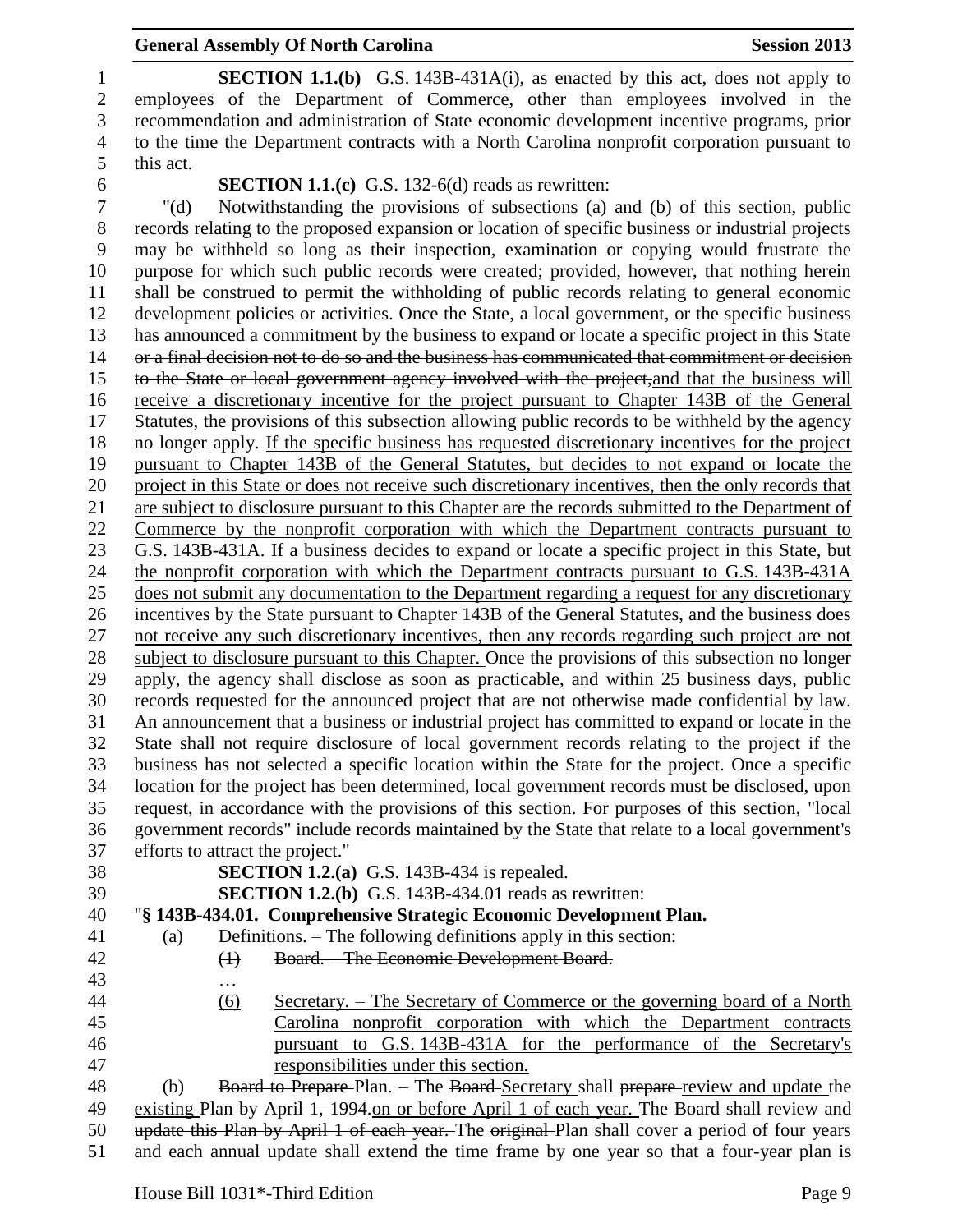# **General Assembly Of North Carolina Session 2013** always in effect. The Board Secretary shall provide copies of the Plan and each annual update to the Governor and the Joint Legislative Commission on Governmental Operations. The Plan shall encompass all of the components set out in this section. (c) Purpose. – The purpose of this section is to require the Board Secretary to apply strategic planning principles to its economic development efforts. This requirement is expected to result in: (1) The selection of a set of priority development objectives that recognizes the increasingly competitive economic environment and addresses the changing needs of the State in a more comprehensive manner. (2) The effective utilization of available and limited resources. (3) A commitment to achieve priority objectives and to sustain the process. (d) (1) Public and Private Input. – At each stage as it develops and updates the Plan, 13 the Board-Secretary shall solicit input from all parties involved in economic development in North Carolina, including: a. Each of the programs and organizations that, for State budget purposes, identifies economic development as one of its global goals. b. Local economic development departments and regional economic development organizations. c. The Board of Governors of The University of North Carolina. 20 (2) The Board-Secretary shall also hold hearings in each of the Regions to solicit public input on economic development before the initial Plan is completed. The purposes of the public hearings are to: a. Assess the strengths and weaknesses of recent regional economic performance. b. Examine the status and competitive position of the regional resource base. c. Identify and seek input on issues that are key to improving the economic well-being of the Region. 29 The Board-Secretary shall hold additional hearings from time to time to solicit public input regarding economic development activities. (3) Each component of the Plan shall be based on this broad input and, to the extent possible, upon a consensus among all affected parties. The Board Secretary shall coordinate its planning process with any State capital development planning efforts affecting State infrastructure such as roads and water and sewer facilities. (e) Environmental Scan. – The first step in developing the Plan shall be to develop an environmental scan based on the input from economic development parties and the public and on information about the economic environment in North Carolina. To prepare the scan, the 39 Board-Secretary shall gather the following information required in this subsection and ensure that the information is updated periodically. The updated information may be provided in whatever format and through whatever means is most efficient. The information required to prepare the scan includes all of the following: …

(f) Repealed by Session Laws 2012-142, s. 13.4(a), effective July 1, 2012.

 (g) Vision and Mission Statements. – The Board Secretary shall develop a vision statement for economic development that would describe the preferred future for North Carolina and what North Carolina would be like if all economic development efforts were 48 successful. The Board-Secretary shall then develop a mission statement that outlines the basic purpose of each of North Carolina's economic development programs. Because special purpose nonprofit organizations are uniquely situated to conduct the entrepreneurial and high-risk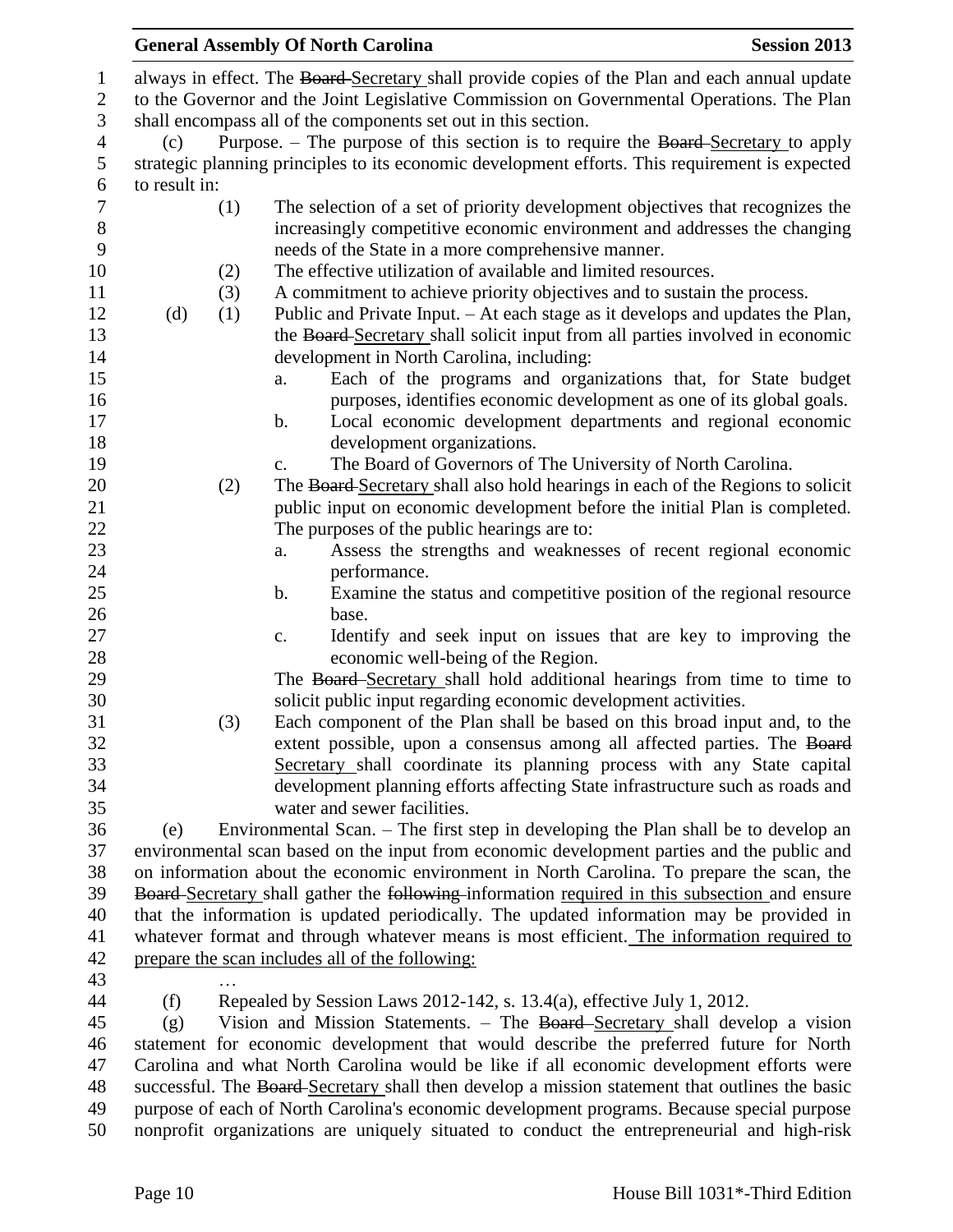activity of investing in and supporting new business creation in the State, they should be assigned a dominant role in this key component of economic development activity.

 (h) Goals and Objectives. – The Board Secretary, using data from the public input and the environmental scan, shall formulate a list of goals and objectives. Goals shall be long-range, four years or more, and shall address both needs of economically distressed Regions and counties as well as opportunities for Regions and counties not distressed. The goals shall be developed with realism but should also be selected so as to encourage every Region and county within the State to develop to its maximum potential. Objectives shall be one year or less in scope and shall, if achieved, lead to the realization of the goals formulated by the Board Secretary as provided in this section.

 Both goals and objectives should be stated largely in economic terms, that is, they should be related to specific population, employment, demographic targets, or economic sector targets. Both efficiency and equity considerations are to be addressed and balanced with special emphasis placed on the needs of disadvantaged or economically distressed populations and communities. The goals and objectives should not state how the economic targets are to be reached, but rather what the economic conditions will be if they are obtained. So that the 17 progress of North Carolina's economic development efforts can be monitored, the Board Secretary shall set objectives for each goal that allow measurement of progress toward the goal. Objectives should be quantifiable and time-specific in order to serve as performance indicators. …

- 21 (j) Implementation Plan. Based upon all of the foregoing steps, the Board-Secretary shall establish an implementation plan assigning to the appropriate parties specific responsibilities for meeting measurable objectives. The implementation plan shall contain all necessary elements so that it may be used as a means to monitor performance, guide appropriations, and evaluate the outcomes of the parties involved in economic development in the State.
- 27 (k) Annual Evaluation. The Board-Secretary shall annually evaluate the State's 28 economic performance based upon the statistics listed in this subsection and upon the Board's Secretary's stated goals and objectives in its Plan. The statistics upon which the evaluation is made should be available to policymakers. The information may be provided in whatever format and through whatever means is most efficient. …
- (l) Accountability. The Board Secretary shall make all data, plans, and reports available to the General Assembly, the Joint Legislative Commission on Governmental Operations, the Joint Legislative Economic Development and Global Engagement Oversight Committee, the Senate Appropriations Committee on Natural and Economic Resources, and the House of Representatives Appropriations Subcommittee on Natural and Economic Resources at 38 appropriate times and upon request. The Board-Secretary shall prepare and make available on an annual basis public reports on each of the major sections of the Plan and the Annual Report indicating the degree of success in attaining each development objective."
- 
- **SECTION 1.2.(c)** G.S. 143B-437.03 is repealed.

 **SECTION 1.3.** The Department of Commerce shall study and develop a plan for contracting with a North Carolina nonprofit corporation pursuant to G.S. 143B-431A, as enacted by this act, for the performance of economic development activities and duties of the Department. The study shall include each of the following:

 (1) The Department shall develop a plan for private fund-raising efforts for the nonprofit corporation for the performance of economic development functions. The study shall include the creation of a budget for the nonprofit corporation that provides for the performance of core functions of the corporation, including economic development functions, in the absence of private funds. The study shall compare the budget of the Department and the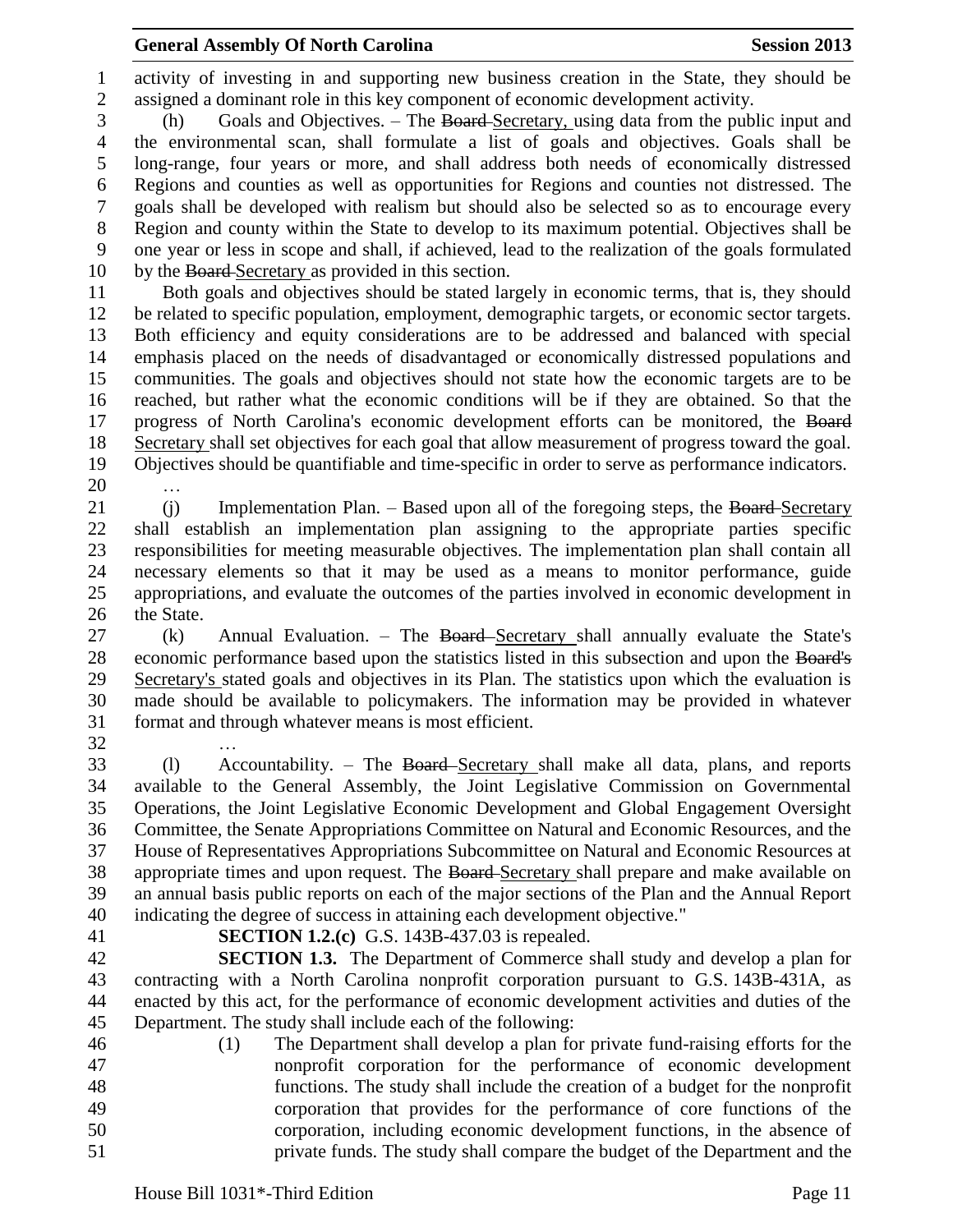|                                                                                                               | <b>General Assembly Of North Carolina</b> |               |    |                                                                                                                                                                                                                                                                                                                                                                                                                                                                                                                                                                                                                                                                                                                                                                                                                    | <b>Session 2013</b> |
|---------------------------------------------------------------------------------------------------------------|-------------------------------------------|---------------|----|--------------------------------------------------------------------------------------------------------------------------------------------------------------------------------------------------------------------------------------------------------------------------------------------------------------------------------------------------------------------------------------------------------------------------------------------------------------------------------------------------------------------------------------------------------------------------------------------------------------------------------------------------------------------------------------------------------------------------------------------------------------------------------------------------------------------|---------------------|
| $\mathbf{1}$<br>$\overline{2}$<br>3<br>$\overline{4}$<br>5<br>6<br>$\boldsymbol{7}$<br>$8\,$<br>9<br>10<br>11 | (2)                                       |               |    | budget developed for the nonprofit corporation according to Department<br>division and budget category, including personal services; purchased<br>services; supplies; property, plant, and equipment; other expenses and<br>adjustments; aid and public assistance; and other budget categories used by<br>the Department. The study shall include a measurement and estimation of<br>expected private fund-raising potential, and the Department shall examine<br>the efforts of other states that have permitted public-private partnerships for<br>economic development activities and report on the source or sources of<br>funds for those partnerships, separately accounting for funds provided by the<br>State and private funds.<br>The Department shall report on each performance metric listed in this |                     |
| 12                                                                                                            |                                           |               |    | subdivision. The report shall analyze the Department's performance for each                                                                                                                                                                                                                                                                                                                                                                                                                                                                                                                                                                                                                                                                                                                                        |                     |
| 13<br>14<br>15                                                                                                |                                           |               |    | metric for (i) the last full year prior to contracting for performance of the<br>metric and (ii) the annual average for the five-year period preceding<br>contracting for performance of the metric. The performance metrics to be                                                                                                                                                                                                                                                                                                                                                                                                                                                                                                                                                                                 |                     |
| 16                                                                                                            |                                           |               |    | reported upon are as follows:                                                                                                                                                                                                                                                                                                                                                                                                                                                                                                                                                                                                                                                                                                                                                                                      |                     |
| 17                                                                                                            |                                           | a.            |    | For business recruitment:                                                                                                                                                                                                                                                                                                                                                                                                                                                                                                                                                                                                                                                                                                                                                                                          |                     |
| 18                                                                                                            |                                           |               | 1. | Number of jobs announced by the Department in total.                                                                                                                                                                                                                                                                                                                                                                                                                                                                                                                                                                                                                                                                                                                                                               |                     |
| 19                                                                                                            |                                           |               | 2. | Number of jobs announced resulting from recruitment of new                                                                                                                                                                                                                                                                                                                                                                                                                                                                                                                                                                                                                                                                                                                                                         |                     |
| 20                                                                                                            |                                           |               |    | businesses.                                                                                                                                                                                                                                                                                                                                                                                                                                                                                                                                                                                                                                                                                                                                                                                                        |                     |
| 21                                                                                                            |                                           |               | 3. | Number of jobs announced resulting from existing business                                                                                                                                                                                                                                                                                                                                                                                                                                                                                                                                                                                                                                                                                                                                                          |                     |
| 22                                                                                                            |                                           |               |    | expansions.                                                                                                                                                                                                                                                                                                                                                                                                                                                                                                                                                                                                                                                                                                                                                                                                        |                     |
| 23                                                                                                            |                                           |               | 4. | Total U.S. dollar amount of investment resulting from new                                                                                                                                                                                                                                                                                                                                                                                                                                                                                                                                                                                                                                                                                                                                                          |                     |
| 24<br>25                                                                                                      |                                           |               | 5. | projects.<br>Total U.S. dollar amount of investment resulting from                                                                                                                                                                                                                                                                                                                                                                                                                                                                                                                                                                                                                                                                                                                                                 |                     |
| 26                                                                                                            |                                           |               |    | recruitment of new businesses.                                                                                                                                                                                                                                                                                                                                                                                                                                                                                                                                                                                                                                                                                                                                                                                     |                     |
| 27                                                                                                            |                                           |               | 6. | Total U.S. dollar amount of investment resulting from                                                                                                                                                                                                                                                                                                                                                                                                                                                                                                                                                                                                                                                                                                                                                              |                     |
| 28                                                                                                            |                                           |               |    | existing business expansions.                                                                                                                                                                                                                                                                                                                                                                                                                                                                                                                                                                                                                                                                                                                                                                                      |                     |
| 29                                                                                                            |                                           |               | 7. | Total U.S. dollar amount of foreign direct investment.                                                                                                                                                                                                                                                                                                                                                                                                                                                                                                                                                                                                                                                                                                                                                             |                     |
| 30                                                                                                            |                                           | $\mathbf b$ . |    | For business services:                                                                                                                                                                                                                                                                                                                                                                                                                                                                                                                                                                                                                                                                                                                                                                                             |                     |
| 31                                                                                                            |                                           |               | 1. | Number of existing businesses receiving support.                                                                                                                                                                                                                                                                                                                                                                                                                                                                                                                                                                                                                                                                                                                                                                   |                     |
| 32                                                                                                            |                                           |               | 2. | Number of Business Services Team leads that lead to an                                                                                                                                                                                                                                                                                                                                                                                                                                                                                                                                                                                                                                                                                                                                                             |                     |
| 33                                                                                                            |                                           |               |    | expansion of existing businesses.                                                                                                                                                                                                                                                                                                                                                                                                                                                                                                                                                                                                                                                                                                                                                                                  |                     |
| 34                                                                                                            |                                           |               | 3. | Number of businesses receiving export assistance.                                                                                                                                                                                                                                                                                                                                                                                                                                                                                                                                                                                                                                                                                                                                                                  |                     |
| 35                                                                                                            |                                           |               | 4. | Total U.S. dollar amount of exports by assisted companies.                                                                                                                                                                                                                                                                                                                                                                                                                                                                                                                                                                                                                                                                                                                                                         |                     |
| 36                                                                                                            |                                           | c.            |    | For tourism and marketing:                                                                                                                                                                                                                                                                                                                                                                                                                                                                                                                                                                                                                                                                                                                                                                                         |                     |
| 37                                                                                                            |                                           |               | 1. | Number of consumer inquiries about travel to North Carolina.                                                                                                                                                                                                                                                                                                                                                                                                                                                                                                                                                                                                                                                                                                                                                       |                     |
| 38                                                                                                            |                                           |               | 2. | Total U.S. dollar amount of spending by visitors while in                                                                                                                                                                                                                                                                                                                                                                                                                                                                                                                                                                                                                                                                                                                                                          |                     |
| 39                                                                                                            |                                           |               |    | North Carolina.                                                                                                                                                                                                                                                                                                                                                                                                                                                                                                                                                                                                                                                                                                                                                                                                    |                     |
| 40                                                                                                            |                                           |               | 3. | Total U.S. dollar amount of State and local tax revenues                                                                                                                                                                                                                                                                                                                                                                                                                                                                                                                                                                                                                                                                                                                                                           |                     |
| 41                                                                                                            |                                           |               |    | resulting from visitors' spending while in North Carolina.                                                                                                                                                                                                                                                                                                                                                                                                                                                                                                                                                                                                                                                                                                                                                         |                     |
| 42                                                                                                            |                                           |               | 4. | Number of business inquiries for business relocation,                                                                                                                                                                                                                                                                                                                                                                                                                                                                                                                                                                                                                                                                                                                                                              |                     |
| 43                                                                                                            |                                           |               |    | investment, and expansion.                                                                                                                                                                                                                                                                                                                                                                                                                                                                                                                                                                                                                                                                                                                                                                                         |                     |
| 44<br>45                                                                                                      |                                           | d.            |    | Any other information or performance metrics allowing comparison                                                                                                                                                                                                                                                                                                                                                                                                                                                                                                                                                                                                                                                                                                                                                   |                     |
| 46                                                                                                            |                                           |               |    | between departmental and corporate performance for any other<br>economic development division in the Department for which the                                                                                                                                                                                                                                                                                                                                                                                                                                                                                                                                                                                                                                                                                      |                     |
| 47                                                                                                            |                                           |               |    | Department contracts for performance with a North Carolina                                                                                                                                                                                                                                                                                                                                                                                                                                                                                                                                                                                                                                                                                                                                                         |                     |
| 48                                                                                                            |                                           |               |    | nonprofit corporation pursuant to this act.                                                                                                                                                                                                                                                                                                                                                                                                                                                                                                                                                                                                                                                                                                                                                                        |                     |
| 49                                                                                                            |                                           | e.            |    | Any other information or performance metrics deemed useful or                                                                                                                                                                                                                                                                                                                                                                                                                                                                                                                                                                                                                                                                                                                                                      |                     |
| 50                                                                                                            |                                           |               |    | necessary by the Department in the listed areas or other areas.                                                                                                                                                                                                                                                                                                                                                                                                                                                                                                                                                                                                                                                                                                                                                    |                     |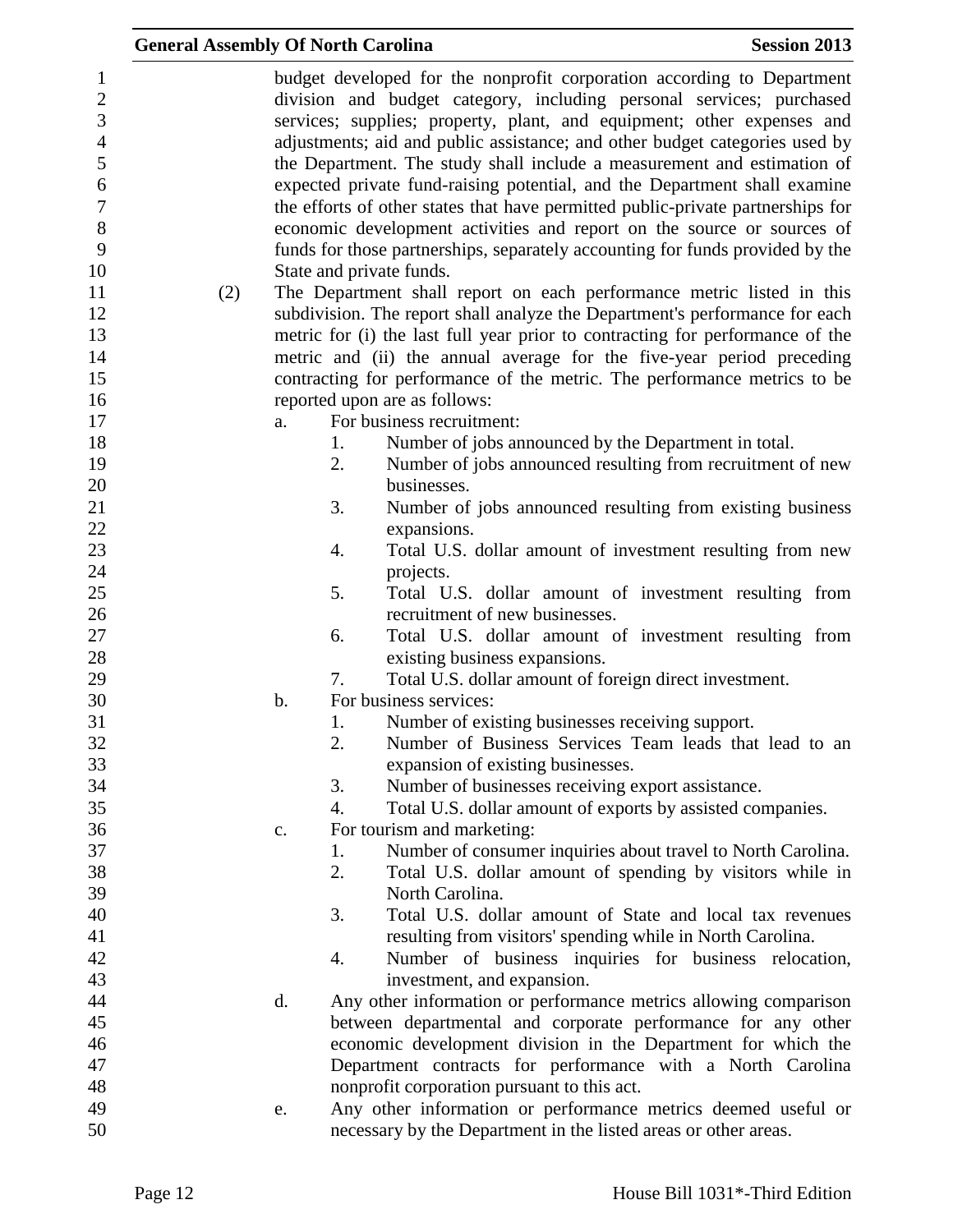|   |                  |                                                      | <b>Session 2013</b>                                                                                                                                                                                                                                                                                                                                                                                                                                                                                                                                                                                                                                                                                                                                                                                                                                                                                                                                                                                                                                                                                                                                                                                                                                                                                                                                                                                                                                                                                                                                                                                                                                                                                                                                                                                                                                                                                                                                                                                                                                                                                                                                                                                                                                                                                                                                                                                                                                                                                                                                                                                                                                                                                                                                                                                                                                                                                                                                                                                |
|---|------------------|------------------------------------------------------|----------------------------------------------------------------------------------------------------------------------------------------------------------------------------------------------------------------------------------------------------------------------------------------------------------------------------------------------------------------------------------------------------------------------------------------------------------------------------------------------------------------------------------------------------------------------------------------------------------------------------------------------------------------------------------------------------------------------------------------------------------------------------------------------------------------------------------------------------------------------------------------------------------------------------------------------------------------------------------------------------------------------------------------------------------------------------------------------------------------------------------------------------------------------------------------------------------------------------------------------------------------------------------------------------------------------------------------------------------------------------------------------------------------------------------------------------------------------------------------------------------------------------------------------------------------------------------------------------------------------------------------------------------------------------------------------------------------------------------------------------------------------------------------------------------------------------------------------------------------------------------------------------------------------------------------------------------------------------------------------------------------------------------------------------------------------------------------------------------------------------------------------------------------------------------------------------------------------------------------------------------------------------------------------------------------------------------------------------------------------------------------------------------------------------------------------------------------------------------------------------------------------------------------------------------------------------------------------------------------------------------------------------------------------------------------------------------------------------------------------------------------------------------------------------------------------------------------------------------------------------------------------------------------------------------------------------------------------------------------------------|
|   |                  |                                                      |                                                                                                                                                                                                                                                                                                                                                                                                                                                                                                                                                                                                                                                                                                                                                                                                                                                                                                                                                                                                                                                                                                                                                                                                                                                                                                                                                                                                                                                                                                                                                                                                                                                                                                                                                                                                                                                                                                                                                                                                                                                                                                                                                                                                                                                                                                                                                                                                                                                                                                                                                                                                                                                                                                                                                                                                                                                                                                                                                                                                    |
|   |                  |                                                      |                                                                                                                                                                                                                                                                                                                                                                                                                                                                                                                                                                                                                                                                                                                                                                                                                                                                                                                                                                                                                                                                                                                                                                                                                                                                                                                                                                                                                                                                                                                                                                                                                                                                                                                                                                                                                                                                                                                                                                                                                                                                                                                                                                                                                                                                                                                                                                                                                                                                                                                                                                                                                                                                                                                                                                                                                                                                                                                                                                                                    |
|   |                  |                                                      |                                                                                                                                                                                                                                                                                                                                                                                                                                                                                                                                                                                                                                                                                                                                                                                                                                                                                                                                                                                                                                                                                                                                                                                                                                                                                                                                                                                                                                                                                                                                                                                                                                                                                                                                                                                                                                                                                                                                                                                                                                                                                                                                                                                                                                                                                                                                                                                                                                                                                                                                                                                                                                                                                                                                                                                                                                                                                                                                                                                                    |
|   |                  |                                                      |                                                                                                                                                                                                                                                                                                                                                                                                                                                                                                                                                                                                                                                                                                                                                                                                                                                                                                                                                                                                                                                                                                                                                                                                                                                                                                                                                                                                                                                                                                                                                                                                                                                                                                                                                                                                                                                                                                                                                                                                                                                                                                                                                                                                                                                                                                                                                                                                                                                                                                                                                                                                                                                                                                                                                                                                                                                                                                                                                                                                    |
|   |                  |                                                      |                                                                                                                                                                                                                                                                                                                                                                                                                                                                                                                                                                                                                                                                                                                                                                                                                                                                                                                                                                                                                                                                                                                                                                                                                                                                                                                                                                                                                                                                                                                                                                                                                                                                                                                                                                                                                                                                                                                                                                                                                                                                                                                                                                                                                                                                                                                                                                                                                                                                                                                                                                                                                                                                                                                                                                                                                                                                                                                                                                                                    |
|   |                  |                                                      |                                                                                                                                                                                                                                                                                                                                                                                                                                                                                                                                                                                                                                                                                                                                                                                                                                                                                                                                                                                                                                                                                                                                                                                                                                                                                                                                                                                                                                                                                                                                                                                                                                                                                                                                                                                                                                                                                                                                                                                                                                                                                                                                                                                                                                                                                                                                                                                                                                                                                                                                                                                                                                                                                                                                                                                                                                                                                                                                                                                                    |
|   |                  |                                                      |                                                                                                                                                                                                                                                                                                                                                                                                                                                                                                                                                                                                                                                                                                                                                                                                                                                                                                                                                                                                                                                                                                                                                                                                                                                                                                                                                                                                                                                                                                                                                                                                                                                                                                                                                                                                                                                                                                                                                                                                                                                                                                                                                                                                                                                                                                                                                                                                                                                                                                                                                                                                                                                                                                                                                                                                                                                                                                                                                                                                    |
|   |                  |                                                      |                                                                                                                                                                                                                                                                                                                                                                                                                                                                                                                                                                                                                                                                                                                                                                                                                                                                                                                                                                                                                                                                                                                                                                                                                                                                                                                                                                                                                                                                                                                                                                                                                                                                                                                                                                                                                                                                                                                                                                                                                                                                                                                                                                                                                                                                                                                                                                                                                                                                                                                                                                                                                                                                                                                                                                                                                                                                                                                                                                                                    |
|   |                  |                                                      |                                                                                                                                                                                                                                                                                                                                                                                                                                                                                                                                                                                                                                                                                                                                                                                                                                                                                                                                                                                                                                                                                                                                                                                                                                                                                                                                                                                                                                                                                                                                                                                                                                                                                                                                                                                                                                                                                                                                                                                                                                                                                                                                                                                                                                                                                                                                                                                                                                                                                                                                                                                                                                                                                                                                                                                                                                                                                                                                                                                                    |
|   |                  |                                                      |                                                                                                                                                                                                                                                                                                                                                                                                                                                                                                                                                                                                                                                                                                                                                                                                                                                                                                                                                                                                                                                                                                                                                                                                                                                                                                                                                                                                                                                                                                                                                                                                                                                                                                                                                                                                                                                                                                                                                                                                                                                                                                                                                                                                                                                                                                                                                                                                                                                                                                                                                                                                                                                                                                                                                                                                                                                                                                                                                                                                    |
|   |                  |                                                      |                                                                                                                                                                                                                                                                                                                                                                                                                                                                                                                                                                                                                                                                                                                                                                                                                                                                                                                                                                                                                                                                                                                                                                                                                                                                                                                                                                                                                                                                                                                                                                                                                                                                                                                                                                                                                                                                                                                                                                                                                                                                                                                                                                                                                                                                                                                                                                                                                                                                                                                                                                                                                                                                                                                                                                                                                                                                                                                                                                                                    |
| . |                  |                                                      |                                                                                                                                                                                                                                                                                                                                                                                                                                                                                                                                                                                                                                                                                                                                                                                                                                                                                                                                                                                                                                                                                                                                                                                                                                                                                                                                                                                                                                                                                                                                                                                                                                                                                                                                                                                                                                                                                                                                                                                                                                                                                                                                                                                                                                                                                                                                                                                                                                                                                                                                                                                                                                                                                                                                                                                                                                                                                                                                                                                                    |
|   |                  |                                                      |                                                                                                                                                                                                                                                                                                                                                                                                                                                                                                                                                                                                                                                                                                                                                                                                                                                                                                                                                                                                                                                                                                                                                                                                                                                                                                                                                                                                                                                                                                                                                                                                                                                                                                                                                                                                                                                                                                                                                                                                                                                                                                                                                                                                                                                                                                                                                                                                                                                                                                                                                                                                                                                                                                                                                                                                                                                                                                                                                                                                    |
|   |                  |                                                      |                                                                                                                                                                                                                                                                                                                                                                                                                                                                                                                                                                                                                                                                                                                                                                                                                                                                                                                                                                                                                                                                                                                                                                                                                                                                                                                                                                                                                                                                                                                                                                                                                                                                                                                                                                                                                                                                                                                                                                                                                                                                                                                                                                                                                                                                                                                                                                                                                                                                                                                                                                                                                                                                                                                                                                                                                                                                                                                                                                                                    |
|   | (5)              |                                                      |                                                                                                                                                                                                                                                                                                                                                                                                                                                                                                                                                                                                                                                                                                                                                                                                                                                                                                                                                                                                                                                                                                                                                                                                                                                                                                                                                                                                                                                                                                                                                                                                                                                                                                                                                                                                                                                                                                                                                                                                                                                                                                                                                                                                                                                                                                                                                                                                                                                                                                                                                                                                                                                                                                                                                                                                                                                                                                                                                                                                    |
|   |                  |                                                      |                                                                                                                                                                                                                                                                                                                                                                                                                                                                                                                                                                                                                                                                                                                                                                                                                                                                                                                                                                                                                                                                                                                                                                                                                                                                                                                                                                                                                                                                                                                                                                                                                                                                                                                                                                                                                                                                                                                                                                                                                                                                                                                                                                                                                                                                                                                                                                                                                                                                                                                                                                                                                                                                                                                                                                                                                                                                                                                                                                                                    |
|   |                  |                                                      |                                                                                                                                                                                                                                                                                                                                                                                                                                                                                                                                                                                                                                                                                                                                                                                                                                                                                                                                                                                                                                                                                                                                                                                                                                                                                                                                                                                                                                                                                                                                                                                                                                                                                                                                                                                                                                                                                                                                                                                                                                                                                                                                                                                                                                                                                                                                                                                                                                                                                                                                                                                                                                                                                                                                                                                                                                                                                                                                                                                                    |
|   |                  |                                                      |                                                                                                                                                                                                                                                                                                                                                                                                                                                                                                                                                                                                                                                                                                                                                                                                                                                                                                                                                                                                                                                                                                                                                                                                                                                                                                                                                                                                                                                                                                                                                                                                                                                                                                                                                                                                                                                                                                                                                                                                                                                                                                                                                                                                                                                                                                                                                                                                                                                                                                                                                                                                                                                                                                                                                                                                                                                                                                                                                                                                    |
|   |                  |                                                      |                                                                                                                                                                                                                                                                                                                                                                                                                                                                                                                                                                                                                                                                                                                                                                                                                                                                                                                                                                                                                                                                                                                                                                                                                                                                                                                                                                                                                                                                                                                                                                                                                                                                                                                                                                                                                                                                                                                                                                                                                                                                                                                                                                                                                                                                                                                                                                                                                                                                                                                                                                                                                                                                                                                                                                                                                                                                                                                                                                                                    |
|   |                  |                                                      |                                                                                                                                                                                                                                                                                                                                                                                                                                                                                                                                                                                                                                                                                                                                                                                                                                                                                                                                                                                                                                                                                                                                                                                                                                                                                                                                                                                                                                                                                                                                                                                                                                                                                                                                                                                                                                                                                                                                                                                                                                                                                                                                                                                                                                                                                                                                                                                                                                                                                                                                                                                                                                                                                                                                                                                                                                                                                                                                                                                                    |
|   |                  |                                                      |                                                                                                                                                                                                                                                                                                                                                                                                                                                                                                                                                                                                                                                                                                                                                                                                                                                                                                                                                                                                                                                                                                                                                                                                                                                                                                                                                                                                                                                                                                                                                                                                                                                                                                                                                                                                                                                                                                                                                                                                                                                                                                                                                                                                                                                                                                                                                                                                                                                                                                                                                                                                                                                                                                                                                                                                                                                                                                                                                                                                    |
|   |                  |                                                      |                                                                                                                                                                                                                                                                                                                                                                                                                                                                                                                                                                                                                                                                                                                                                                                                                                                                                                                                                                                                                                                                                                                                                                                                                                                                                                                                                                                                                                                                                                                                                                                                                                                                                                                                                                                                                                                                                                                                                                                                                                                                                                                                                                                                                                                                                                                                                                                                                                                                                                                                                                                                                                                                                                                                                                                                                                                                                                                                                                                                    |
|   |                  |                                                      |                                                                                                                                                                                                                                                                                                                                                                                                                                                                                                                                                                                                                                                                                                                                                                                                                                                                                                                                                                                                                                                                                                                                                                                                                                                                                                                                                                                                                                                                                                                                                                                                                                                                                                                                                                                                                                                                                                                                                                                                                                                                                                                                                                                                                                                                                                                                                                                                                                                                                                                                                                                                                                                                                                                                                                                                                                                                                                                                                                                                    |
|   |                  |                                                      |                                                                                                                                                                                                                                                                                                                                                                                                                                                                                                                                                                                                                                                                                                                                                                                                                                                                                                                                                                                                                                                                                                                                                                                                                                                                                                                                                                                                                                                                                                                                                                                                                                                                                                                                                                                                                                                                                                                                                                                                                                                                                                                                                                                                                                                                                                                                                                                                                                                                                                                                                                                                                                                                                                                                                                                                                                                                                                                                                                                                    |
|   |                  |                                                      |                                                                                                                                                                                                                                                                                                                                                                                                                                                                                                                                                                                                                                                                                                                                                                                                                                                                                                                                                                                                                                                                                                                                                                                                                                                                                                                                                                                                                                                                                                                                                                                                                                                                                                                                                                                                                                                                                                                                                                                                                                                                                                                                                                                                                                                                                                                                                                                                                                                                                                                                                                                                                                                                                                                                                                                                                                                                                                                                                                                                    |
|   |                  |                                                      |                                                                                                                                                                                                                                                                                                                                                                                                                                                                                                                                                                                                                                                                                                                                                                                                                                                                                                                                                                                                                                                                                                                                                                                                                                                                                                                                                                                                                                                                                                                                                                                                                                                                                                                                                                                                                                                                                                                                                                                                                                                                                                                                                                                                                                                                                                                                                                                                                                                                                                                                                                                                                                                                                                                                                                                                                                                                                                                                                                                                    |
|   |                  |                                                      |                                                                                                                                                                                                                                                                                                                                                                                                                                                                                                                                                                                                                                                                                                                                                                                                                                                                                                                                                                                                                                                                                                                                                                                                                                                                                                                                                                                                                                                                                                                                                                                                                                                                                                                                                                                                                                                                                                                                                                                                                                                                                                                                                                                                                                                                                                                                                                                                                                                                                                                                                                                                                                                                                                                                                                                                                                                                                                                                                                                                    |
|   |                  |                                                      |                                                                                                                                                                                                                                                                                                                                                                                                                                                                                                                                                                                                                                                                                                                                                                                                                                                                                                                                                                                                                                                                                                                                                                                                                                                                                                                                                                                                                                                                                                                                                                                                                                                                                                                                                                                                                                                                                                                                                                                                                                                                                                                                                                                                                                                                                                                                                                                                                                                                                                                                                                                                                                                                                                                                                                                                                                                                                                                                                                                                    |
|   |                  |                                                      |                                                                                                                                                                                                                                                                                                                                                                                                                                                                                                                                                                                                                                                                                                                                                                                                                                                                                                                                                                                                                                                                                                                                                                                                                                                                                                                                                                                                                                                                                                                                                                                                                                                                                                                                                                                                                                                                                                                                                                                                                                                                                                                                                                                                                                                                                                                                                                                                                                                                                                                                                                                                                                                                                                                                                                                                                                                                                                                                                                                                    |
|   |                  |                                                      |                                                                                                                                                                                                                                                                                                                                                                                                                                                                                                                                                                                                                                                                                                                                                                                                                                                                                                                                                                                                                                                                                                                                                                                                                                                                                                                                                                                                                                                                                                                                                                                                                                                                                                                                                                                                                                                                                                                                                                                                                                                                                                                                                                                                                                                                                                                                                                                                                                                                                                                                                                                                                                                                                                                                                                                                                                                                                                                                                                                                    |
|   |                  |                                                      |                                                                                                                                                                                                                                                                                                                                                                                                                                                                                                                                                                                                                                                                                                                                                                                                                                                                                                                                                                                                                                                                                                                                                                                                                                                                                                                                                                                                                                                                                                                                                                                                                                                                                                                                                                                                                                                                                                                                                                                                                                                                                                                                                                                                                                                                                                                                                                                                                                                                                                                                                                                                                                                                                                                                                                                                                                                                                                                                                                                                    |
|   |                  |                                                      |                                                                                                                                                                                                                                                                                                                                                                                                                                                                                                                                                                                                                                                                                                                                                                                                                                                                                                                                                                                                                                                                                                                                                                                                                                                                                                                                                                                                                                                                                                                                                                                                                                                                                                                                                                                                                                                                                                                                                                                                                                                                                                                                                                                                                                                                                                                                                                                                                                                                                                                                                                                                                                                                                                                                                                                                                                                                                                                                                                                                    |
|   |                  |                                                      |                                                                                                                                                                                                                                                                                                                                                                                                                                                                                                                                                                                                                                                                                                                                                                                                                                                                                                                                                                                                                                                                                                                                                                                                                                                                                                                                                                                                                                                                                                                                                                                                                                                                                                                                                                                                                                                                                                                                                                                                                                                                                                                                                                                                                                                                                                                                                                                                                                                                                                                                                                                                                                                                                                                                                                                                                                                                                                                                                                                                    |
|   |                  | OF                                                   | <b>AND</b><br><b>SCIENCE</b>                                                                                                                                                                                                                                                                                                                                                                                                                                                                                                                                                                                                                                                                                                                                                                                                                                                                                                                                                                                                                                                                                                                                                                                                                                                                                                                                                                                                                                                                                                                                                                                                                                                                                                                                                                                                                                                                                                                                                                                                                                                                                                                                                                                                                                                                                                                                                                                                                                                                                                                                                                                                                                                                                                                                                                                                                                                                                                                                                                       |
|   |                  |                                                      |                                                                                                                                                                                                                                                                                                                                                                                                                                                                                                                                                                                                                                                                                                                                                                                                                                                                                                                                                                                                                                                                                                                                                                                                                                                                                                                                                                                                                                                                                                                                                                                                                                                                                                                                                                                                                                                                                                                                                                                                                                                                                                                                                                                                                                                                                                                                                                                                                                                                                                                                                                                                                                                                                                                                                                                                                                                                                                                                                                                                    |
|   |                  |                                                      |                                                                                                                                                                                                                                                                                                                                                                                                                                                                                                                                                                                                                                                                                                                                                                                                                                                                                                                                                                                                                                                                                                                                                                                                                                                                                                                                                                                                                                                                                                                                                                                                                                                                                                                                                                                                                                                                                                                                                                                                                                                                                                                                                                                                                                                                                                                                                                                                                                                                                                                                                                                                                                                                                                                                                                                                                                                                                                                                                                                                    |
|   |                  |                                                      |                                                                                                                                                                                                                                                                                                                                                                                                                                                                                                                                                                                                                                                                                                                                                                                                                                                                                                                                                                                                                                                                                                                                                                                                                                                                                                                                                                                                                                                                                                                                                                                                                                                                                                                                                                                                                                                                                                                                                                                                                                                                                                                                                                                                                                                                                                                                                                                                                                                                                                                                                                                                                                                                                                                                                                                                                                                                                                                                                                                                    |
|   |                  |                                                      |                                                                                                                                                                                                                                                                                                                                                                                                                                                                                                                                                                                                                                                                                                                                                                                                                                                                                                                                                                                                                                                                                                                                                                                                                                                                                                                                                                                                                                                                                                                                                                                                                                                                                                                                                                                                                                                                                                                                                                                                                                                                                                                                                                                                                                                                                                                                                                                                                                                                                                                                                                                                                                                                                                                                                                                                                                                                                                                                                                                                    |
|   |                  |                                                      |                                                                                                                                                                                                                                                                                                                                                                                                                                                                                                                                                                                                                                                                                                                                                                                                                                                                                                                                                                                                                                                                                                                                                                                                                                                                                                                                                                                                                                                                                                                                                                                                                                                                                                                                                                                                                                                                                                                                                                                                                                                                                                                                                                                                                                                                                                                                                                                                                                                                                                                                                                                                                                                                                                                                                                                                                                                                                                                                                                                                    |
|   |                  |                                                      |                                                                                                                                                                                                                                                                                                                                                                                                                                                                                                                                                                                                                                                                                                                                                                                                                                                                                                                                                                                                                                                                                                                                                                                                                                                                                                                                                                                                                                                                                                                                                                                                                                                                                                                                                                                                                                                                                                                                                                                                                                                                                                                                                                                                                                                                                                                                                                                                                                                                                                                                                                                                                                                                                                                                                                                                                                                                                                                                                                                                    |
|   |                  |                                                      |                                                                                                                                                                                                                                                                                                                                                                                                                                                                                                                                                                                                                                                                                                                                                                                                                                                                                                                                                                                                                                                                                                                                                                                                                                                                                                                                                                                                                                                                                                                                                                                                                                                                                                                                                                                                                                                                                                                                                                                                                                                                                                                                                                                                                                                                                                                                                                                                                                                                                                                                                                                                                                                                                                                                                                                                                                                                                                                                                                                                    |
|   |                  |                                                      |                                                                                                                                                                                                                                                                                                                                                                                                                                                                                                                                                                                                                                                                                                                                                                                                                                                                                                                                                                                                                                                                                                                                                                                                                                                                                                                                                                                                                                                                                                                                                                                                                                                                                                                                                                                                                                                                                                                                                                                                                                                                                                                                                                                                                                                                                                                                                                                                                                                                                                                                                                                                                                                                                                                                                                                                                                                                                                                                                                                                    |
|   |                  |                                                      |                                                                                                                                                                                                                                                                                                                                                                                                                                                                                                                                                                                                                                                                                                                                                                                                                                                                                                                                                                                                                                                                                                                                                                                                                                                                                                                                                                                                                                                                                                                                                                                                                                                                                                                                                                                                                                                                                                                                                                                                                                                                                                                                                                                                                                                                                                                                                                                                                                                                                                                                                                                                                                                                                                                                                                                                                                                                                                                                                                                                    |
|   |                  |                                                      |                                                                                                                                                                                                                                                                                                                                                                                                                                                                                                                                                                                                                                                                                                                                                                                                                                                                                                                                                                                                                                                                                                                                                                                                                                                                                                                                                                                                                                                                                                                                                                                                                                                                                                                                                                                                                                                                                                                                                                                                                                                                                                                                                                                                                                                                                                                                                                                                                                                                                                                                                                                                                                                                                                                                                                                                                                                                                                                                                                                                    |
|   |                  |                                                      |                                                                                                                                                                                                                                                                                                                                                                                                                                                                                                                                                                                                                                                                                                                                                                                                                                                                                                                                                                                                                                                                                                                                                                                                                                                                                                                                                                                                                                                                                                                                                                                                                                                                                                                                                                                                                                                                                                                                                                                                                                                                                                                                                                                                                                                                                                                                                                                                                                                                                                                                                                                                                                                                                                                                                                                                                                                                                                                                                                                                    |
|   |                  |                                                      |                                                                                                                                                                                                                                                                                                                                                                                                                                                                                                                                                                                                                                                                                                                                                                                                                                                                                                                                                                                                                                                                                                                                                                                                                                                                                                                                                                                                                                                                                                                                                                                                                                                                                                                                                                                                                                                                                                                                                                                                                                                                                                                                                                                                                                                                                                                                                                                                                                                                                                                                                                                                                                                                                                                                                                                                                                                                                                                                                                                                    |
|   |                  |                                                      |                                                                                                                                                                                                                                                                                                                                                                                                                                                                                                                                                                                                                                                                                                                                                                                                                                                                                                                                                                                                                                                                                                                                                                                                                                                                                                                                                                                                                                                                                                                                                                                                                                                                                                                                                                                                                                                                                                                                                                                                                                                                                                                                                                                                                                                                                                                                                                                                                                                                                                                                                                                                                                                                                                                                                                                                                                                                                                                                                                                                    |
|   |                  |                                                      |                                                                                                                                                                                                                                                                                                                                                                                                                                                                                                                                                                                                                                                                                                                                                                                                                                                                                                                                                                                                                                                                                                                                                                                                                                                                                                                                                                                                                                                                                                                                                                                                                                                                                                                                                                                                                                                                                                                                                                                                                                                                                                                                                                                                                                                                                                                                                                                                                                                                                                                                                                                                                                                                                                                                                                                                                                                                                                                                                                                                    |
|   |                  |                                                      |                                                                                                                                                                                                                                                                                                                                                                                                                                                                                                                                                                                                                                                                                                                                                                                                                                                                                                                                                                                                                                                                                                                                                                                                                                                                                                                                                                                                                                                                                                                                                                                                                                                                                                                                                                                                                                                                                                                                                                                                                                                                                                                                                                                                                                                                                                                                                                                                                                                                                                                                                                                                                                                                                                                                                                                                                                                                                                                                                                                                    |
|   |                  |                                                      |                                                                                                                                                                                                                                                                                                                                                                                                                                                                                                                                                                                                                                                                                                                                                                                                                                                                                                                                                                                                                                                                                                                                                                                                                                                                                                                                                                                                                                                                                                                                                                                                                                                                                                                                                                                                                                                                                                                                                                                                                                                                                                                                                                                                                                                                                                                                                                                                                                                                                                                                                                                                                                                                                                                                                                                                                                                                                                                                                                                                    |
|   |                  |                                                      |                                                                                                                                                                                                                                                                                                                                                                                                                                                                                                                                                                                                                                                                                                                                                                                                                                                                                                                                                                                                                                                                                                                                                                                                                                                                                                                                                                                                                                                                                                                                                                                                                                                                                                                                                                                                                                                                                                                                                                                                                                                                                                                                                                                                                                                                                                                                                                                                                                                                                                                                                                                                                                                                                                                                                                                                                                                                                                                                                                                                    |
|   |                  |                                                      |                                                                                                                                                                                                                                                                                                                                                                                                                                                                                                                                                                                                                                                                                                                                                                                                                                                                                                                                                                                                                                                                                                                                                                                                                                                                                                                                                                                                                                                                                                                                                                                                                                                                                                                                                                                                                                                                                                                                                                                                                                                                                                                                                                                                                                                                                                                                                                                                                                                                                                                                                                                                                                                                                                                                                                                                                                                                                                                                                                                                    |
|   |                  |                                                      |                                                                                                                                                                                                                                                                                                                                                                                                                                                                                                                                                                                                                                                                                                                                                                                                                                                                                                                                                                                                                                                                                                                                                                                                                                                                                                                                                                                                                                                                                                                                                                                                                                                                                                                                                                                                                                                                                                                                                                                                                                                                                                                                                                                                                                                                                                                                                                                                                                                                                                                                                                                                                                                                                                                                                                                                                                                                                                                                                                                                    |
|   |                  |                                                      |                                                                                                                                                                                                                                                                                                                                                                                                                                                                                                                                                                                                                                                                                                                                                                                                                                                                                                                                                                                                                                                                                                                                                                                                                                                                                                                                                                                                                                                                                                                                                                                                                                                                                                                                                                                                                                                                                                                                                                                                                                                                                                                                                                                                                                                                                                                                                                                                                                                                                                                                                                                                                                                                                                                                                                                                                                                                                                                                                                                                    |
|   | (c2)<br>.<br>(d) | (1)<br>(2b)<br>"<br>PART II.<br>as rewritten:<br>(4) | <b>General Assembly Of North Carolina</b><br>The Department shall make a report to the Office of State Budget Management, to<br>the Joint Legislative Commission on Governmental Operations, to the Joint Legislative<br>Economic Development and Global Engagement Oversight Committee, and to the Fiscal<br>Research Division no later than December 1, 2014.<br>The Department shall require the nonprofit corporation to include in each report<br>mandated by G.S. $143B-431A(e)(2)$ an analysis of the corporation's performance and a<br>comparison to departmental performance using the same performance metrics studied and<br>reported by the Department, as required by subdivision (2) of this section.<br><b>SECTION 1.4.</b> G.S. 126-5 reads as rewritten:<br>"§ 126-5. Employees subject to Chapter; exemptions.<br>The provisions of this Chapter shall not apply to:<br>Officers, employees, and members of the governing board of a North<br>Carolina nonprofit corporation with which the Department of Commerce has<br>contracted pursuant to the authority granted in G.S. 143B-431A.<br>Exempt Positions in Cabinet Department. – Subject to the provisions of this<br>Chapter, which is known as the State Personnel Act, the Governor may<br>designate a total of 1,000 exempt positions throughout the following<br>departments:<br>Designation of Liaison Positions. – Liaisons to the Collaboration for<br>Prosperity Zones set out in G.S. 143B-28.1 for the Departments of<br>Commerce, Environment and Natural Resources, and Transportation are<br>designated as exempt.<br><b>SECTION 1.5.</b> Section 15.7A of S.L. 2013-360 is repealed.<br><b>SECTION 1.6.</b> Section 1.5 of this act is effective when it becomes law. The<br>remainder of this Part becomes effective July 1, 2014.<br>MODIFY NORTH CAROLINA BOARD<br><b>TECHNOLOGY</b><br><b>SECTION 2.1.</b> Part 18 of Article 10 of Chapter 143B of the General Statutes reads<br>"Part 18. North Carolina Board of Science and Technology. Science, Technology, and<br>Innovation.<br>"§ 143B-472.80. North Carolina Board of Science and Technology; Science, Technology,<br>and Innovation; creation; powers and duties.<br>The North Carolina Board of Science and Technology-Science, Technology, and Innovation<br>of the Department of Commerce is created. The Board has the following powers and duties:<br>To advise and make recommendations to the Governor, the General<br>Assembly, the Secretary of Commerce, and the Economic Development<br>Board-any North Carolina nonprofit corporation with which the Department<br>of Commerce contracts pursuant to G.S. 143B-431A on the role of science<br>and technology science, technology, and innovation in the economic growth<br>and development of North Carolina.<br>"§ 143B-472.81. North Carolina Board of Science and Technology; Science, Technology,<br>and Innovation; membership; organization; compensation; staff services. |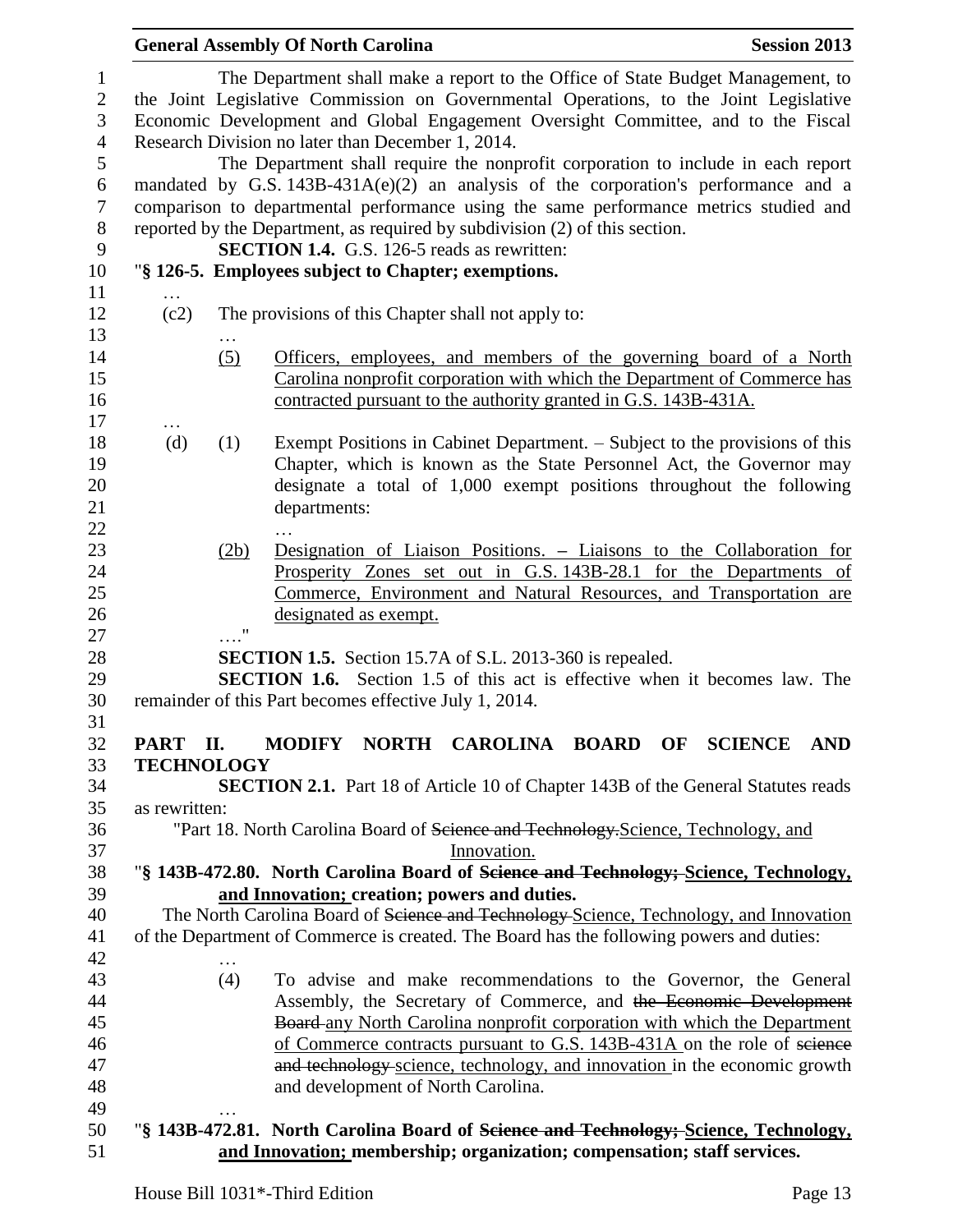#### **General Assembly Of North Carolina Session 2013**

 (a) The North Carolina Board of Science and Technology Science, Technology, and 2 Innovation consists of the Governor, the Secretary of Commerce, and  $17-23$  members appointed as follows: the Governor shall appoint one member from the University of North Carolina at Chapel Hill, one member from North Carolina State University at Raleigh, and two members from other components of the University of North Carolina, one of which shall be from a historically black college or university, all nominated by the President of the University of North Carolina; one member from Duke University, nominated by the President of Duke University; one member from a private college or university, other than Duke University, in North Carolina, nominated by the President of the Association of Private Colleges and Universities; one member of the North Carolina Community College System; one member representing K-12 public education; one member from the Research Triangle Institute, nominated by the executive committee of the board of that institute; one member from the 13 Microelectronics Center of North Carolina, nominated by the executive committee of the board 14 of that center; one member from the North Carolina Biotechnology Center, nominated by the 15 executive committee of the board of that center; four six members from private industry in North Carolina, at least one of whom shall be a professional engineer registered pursuant to Chapter 89C of the General Statutes or a person who holds at least a bachelors degree in engineering from an accredited college or university; and two members from public agencies in 19 North Carolina. Carolina; and seven at-large members. Two members shall be appointed by the General Assembly, one shall be appointed upon the recommendation of the President Pro Tempore of the Senate, and one shall be appointed upon the recommendation of the Speaker of the House of Representatives in accordance with G.S. 120-121. The nominating authority for any vacancy on the Board among members appointed by the Governor shall submit to the Governor two nominations for each position to be filled, and the persons so nominated shall represent different disciplines.

…."

# **SECTION 2.2.** G.S. 143B-437.80 reads as rewritten:

#### "**§ 143B-437.80. North Carolina SBIR/STTR Incentive Program.**

 (a) Program. – There is established the North Carolina SBIR/STTR Incentive Program to be administered by the North Carolina Board of Science and Technology.Science, Technology, and Innovation. In order to foster job creation and economic development in the State, the Board may provide grants to eligible businesses to offset costs associated with applying to the United States Small Business Administration for Small Business Innovative Research (SBIR) grants or Small Business Technology Transfer Research (STTR) grants. The grants shall be paid from the One North Carolina Small Business Account established in G.S. 143B-437.71.

…

38 (c) Grant. – The North Carolina Board of Seience and TechnologyScience, Technology, and Innovation may award grants to reimburse an eligible business for up to fifty percent (50%) of the costs of preparing and submitting a SBIR/STTR Phase I proposal, up to a maximum of three thousand dollars (\$3,000). A business may receive only one grant under this section per year. A business may receive only one grant under this section with respect to each federal proposal submission. Costs that may be reimbursed include costs incurred directly related to preparation and submission of the grant such as word processing services, proposal consulting fees, project-related supplies, literature searches, rental of space or equipment related to the proposal preparation, and salaries of individuals involved with the preparation of the proposals. Costs that shall not be reimbursed include travel expenses, large equipment purchases, facility or leasehold improvements, and legal fees.

 (d) Application. – A business shall apply, under oath, to the North Carolina Board of Science and Technology Science, Technology, and Innovation for a grant under this section on a form prescribed by the Board that includes at least all of the following: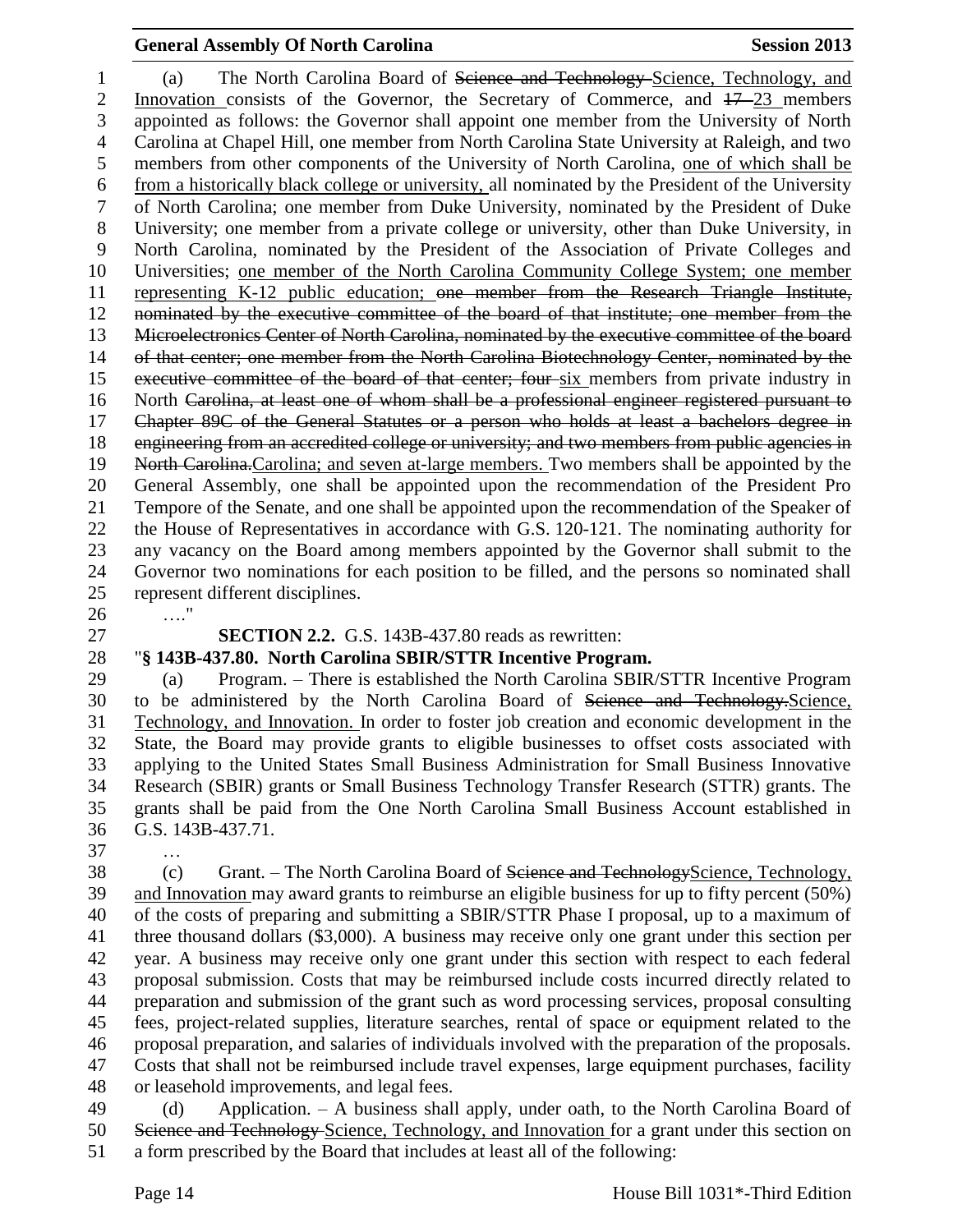|                | <b>General Assembly Of North Carolina</b>                                                                                                                                   | <b>Session 2013</b> |
|----------------|-----------------------------------------------------------------------------------------------------------------------------------------------------------------------------|---------------------|
| $\mathbf{1}$   |                                                                                                                                                                             |                     |
| $\overline{c}$ | <b>SECTION 2.3.</b> G.S. 143B-437.81 reads as rewritten:                                                                                                                    |                     |
| 3              | "§ 143B-437.81. North Carolina SBIR/STTR Matching Funds Program.                                                                                                            |                     |
| $\overline{4}$ | Program. - There is established the North Carolina SBIR/STTR Matching Funds<br>(a)                                                                                          |                     |
| 5              | Program to be administered by the North Carolina Board of Science and Technology. Science,                                                                                  |                     |
| 6              | Technology, and Innovation. In order to foster job creation and economic development in the                                                                                 |                     |
| 7              | State, the Board may provide grants to eligible businesses to match funds received by a                                                                                     |                     |
| $8\,$          | business as a SBIR or STTR Phase I award and to encourage businesses to apply for Phase II                                                                                  |                     |
| 9              | awards.                                                                                                                                                                     |                     |
| 10             |                                                                                                                                                                             |                     |
| 11             | (c)<br>Grant. – The North Carolina Board of <del>Science and Technology Science</del> ,                                                                                     |                     |
| 12             | Technology, and Innovation may award grants to match the funds received by a business                                                                                       |                     |
| 13             | through a SBIR/STTR Phase I proposal up to a maximum of one hundred thousand dollars                                                                                        |                     |
| 14             | $(\$100,000)$ . Seventy-five percent $(75%)$ of the total grant shall be remitted to the business upon                                                                      |                     |
| 15             | receipt of the SBIR/STTR Phase I award and application for funds under this section.                                                                                        |                     |
| 16             | Twenty-five percent (25%) of the total grant shall be remitted to the business upon submission                                                                              |                     |
| 17             | by the business of the Phase II application to the funding agency and acceptance of the Phase I                                                                             |                     |
| 18             | report by the funding agency. A business may receive only one grant under this section per                                                                                  |                     |
| 19             | year. A business may receive only one grant under this section with respect to each federal                                                                                 |                     |
| 20             | proposal submission. Over its lifetime, a business may receive a maximum of five awards                                                                                     |                     |
| 21             | under this section.                                                                                                                                                         |                     |
| 22             | Application. - A business shall apply, under oath, to the North Carolina Board of<br>(d)                                                                                    |                     |
| 23             | Science and Technology Science, Technology, and Innovation for a grant under this section on                                                                                |                     |
| 24             | a form prescribed by the Board that includes at least all of the following:                                                                                                 |                     |
| 25             |                                                                                                                                                                             |                     |
| 26             | <b>SECTION 2.4.</b> This Part becomes effective July 1, 2014.                                                                                                               |                     |
| 27             |                                                                                                                                                                             |                     |
| 28             | PART III. CREATION OF COLLABORATION FOR PROSPERITY ZONES                                                                                                                    |                     |
| 29             | <b>SECTION 3.1.</b> Intent to create Collaboration for Prosperity Zones. - It is the intent                                                                                 |                     |
| 30             | of the General Assembly to establish geographically uniform zones in this State to facilitate                                                                               |                     |
| 31             | collaborative and coordinated planning and use of resources, to improve cooperation with other                                                                              |                     |
| 32             | governmental and nonprofit entities at the local and regional level, to facilitate administrative                                                                           |                     |
| 33             | efficiencies within State government, to receive advice on economic development issues by                                                                                   |                     |
| 34<br>35       | local boards established by a North Carolina nonprofit corporation with which the Department                                                                                |                     |
| 36             | of Commerce contracts, and, to the extent feasible, to establish one-stop sources in each region<br>for citizens and businesses seeking State services at a regional level. |                     |
| 37             | <b>SECTION 3.2.</b> Article 1 of Chapter 143B of the General Statutes is amended by                                                                                         |                     |
| 38             | adding a new section to read:                                                                                                                                               |                     |
| 39             | "§ 143B-28.1. Create Collaboration for Prosperity Zones.                                                                                                                    |                     |
| 40             | For purposes of enhanced collaboration and cooperation between governmental agencies,                                                                                       |                     |
| 41             | planning, use of resources, and improved efficiency at a regional level, the State is hereby                                                                                |                     |
| 42             | divided into eight permanent zones as follows:                                                                                                                              |                     |
| 43             | Western Region, consisting of Buncombe, Cherokee, Clay, Graham,<br>(1)                                                                                                      |                     |
| 44             | Haywood, Henderson, Jackson, Macon, Madison, Polk, Rutherford, Swain,                                                                                                       |                     |
| 45             | and Transylvania Counties.                                                                                                                                                  |                     |
| 46             | Northwest Region, consisting of Alleghany, Ashe, Alexander, Avery, Burke,<br>(2)                                                                                            |                     |
| 47             | Caldwell, Catawba, McDowell, Mitchell, Watauga, Wilkes, and Yancey                                                                                                          |                     |
| 48             | Counties.                                                                                                                                                                   |                     |
| 49             | Southwest Region, consisting of Anson, Cabarrus, Cleveland, Gaston,<br>(3)                                                                                                  |                     |
| 50             | Iredell, Lincoln, Mecklenburg, Rowan, Stanly, and Union Counties.                                                                                                           |                     |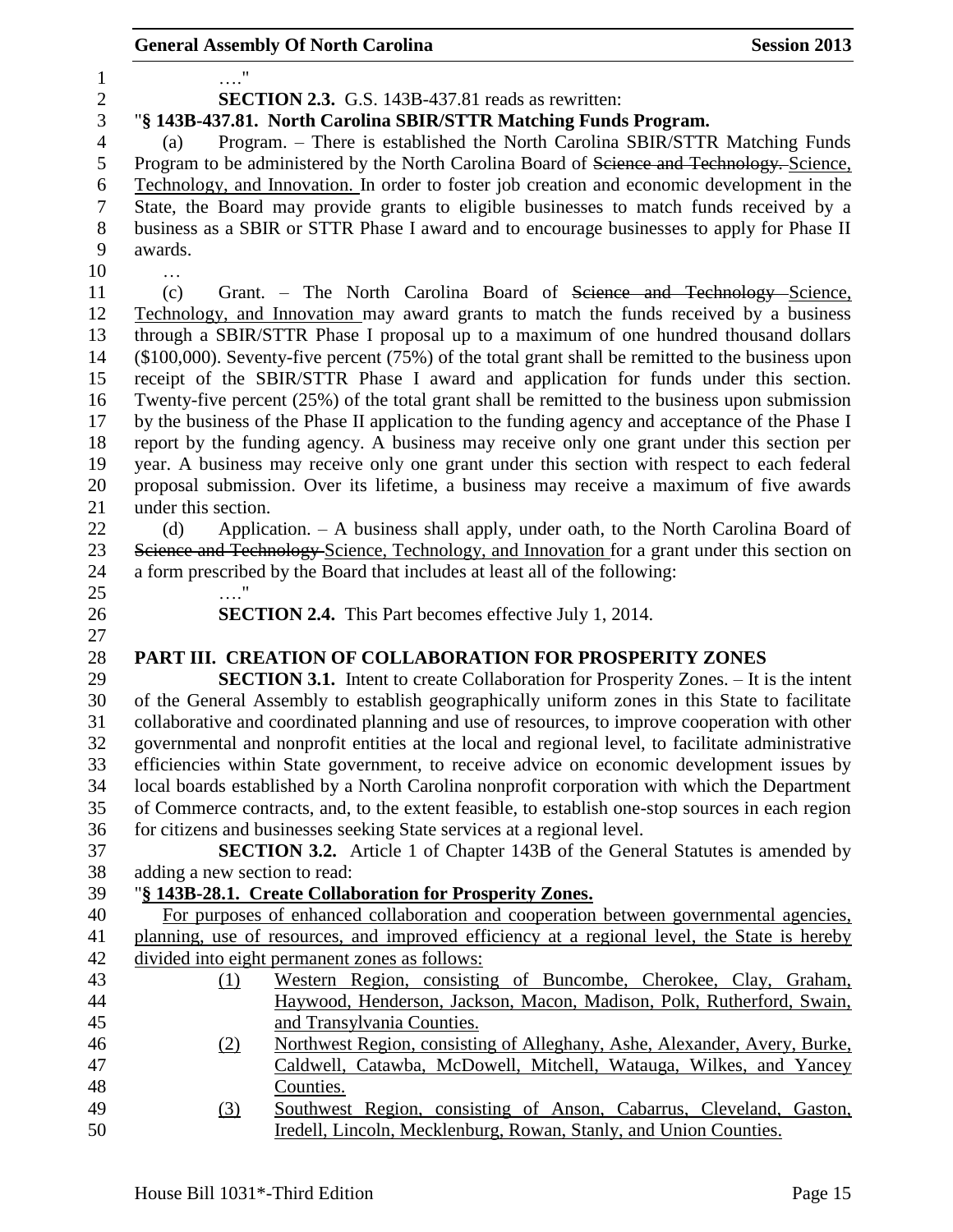|                  |                       | <b>General Assembly Of North Carolina</b>                                                                                                      | <b>Session 2013</b> |
|------------------|-----------------------|------------------------------------------------------------------------------------------------------------------------------------------------|---------------------|
| $\mathbf{1}$     | $\underline{(4)}$     | Piedmont-Triad (Central) Region, consisting of Alamance, Caswell,                                                                              |                     |
| $\overline{2}$   |                       | Davidson, Davie, Forsyth, Guilford, Randolph, Rockingham, Stokes, Surry,                                                                       |                     |
| 3                |                       | and Yadkin Counties.                                                                                                                           |                     |
| 4                | (5)                   | North Central Region, consisting of Chatham, Durham, Edgecombe,                                                                                |                     |
| 5                |                       | Franklin, Granville, Harnett, Johnston, Lee, Nash, Orange, Person, Vance,                                                                      |                     |
| 6                |                       | Wake, Warren, and Wilson Counties.                                                                                                             |                     |
| $\boldsymbol{7}$ | <u>(6)</u>            | Sandhills (South Central) Region, consisting of Bladen, Columbus,                                                                              |                     |
| 8                |                       | Cumberland, Hoke, Montgomery, Moore, Richmond, Robeson, Sampson,                                                                               |                     |
| 9                |                       | and Scotland Counties.                                                                                                                         |                     |
| 10               | (7)                   | Northeast Region, consisting of Beaufort, Bertie, Camden, Chowan,                                                                              |                     |
| 11               |                       | Currituck, Dare, Gates, Halifax, Hertford, Hyde, Martin, Northampton,                                                                          |                     |
| 12               |                       | Pasquotank, Perquimans, Pitt, Tyrrell, and Washington Counties.                                                                                |                     |
| 13               |                       |                                                                                                                                                |                     |
|                  | (8)                   | Southeast Region, consisting of Brunswick, Carteret, Craven, Duplin,<br>Greene, Jones, Lenoir, New Hanover, Onslow, Pamlico, Pender, and Wayne |                     |
| 14<br>15         |                       |                                                                                                                                                |                     |
|                  |                       | Counties."                                                                                                                                     |                     |
| 16               |                       | <b>SECTION 3.3.</b><br>The Departments of Commerce, Environment and Natural                                                                    |                     |
| 17               |                       | Resources, and Transportation, the Community Colleges System Office, and the State Board of                                                    |                     |
| 18               |                       | Education shall, by January 1, 2015, report to the Joint Legislative Commission on                                                             |                     |
| 19               |                       | Governmental Operations, the Senate Appropriations/Base Budget Committee, and the House                                                        |                     |
| 20               |                       | Appropriations Committee on how they plan to establish Collaboration for Prosperity Zones as                                                   |                     |
| 21               | defined by this act.  |                                                                                                                                                |                     |
| 22               |                       | <b>SECTION 3.4.</b> G.S. 115C-65 reads as rewritten:                                                                                           |                     |
| 23               |                       | "§ 115C-65. State divided into districts.                                                                                                      |                     |
| 24               |                       | The State of North Carolina shall be divided into eight educational districts districts, which                                                 |                     |
| 25               |                       | shall match the composition of the zones set forth in G.S. 143B-28.1 embracing the counties                                                    |                     |
| 26               | herein set forth:     |                                                                                                                                                |                     |
| 27<br>28         |                       | <b>FIRST DISTRICT</b>                                                                                                                          |                     |
| 29               |                       |                                                                                                                                                |                     |
| 30               |                       | Beaufort, Bertie, Camden, Chowan, Currituck, Dare, Gates, Hertford, Hyde, Martin,                                                              |                     |
|                  |                       | Pasquotank, Perquimans, Pitt, Tyrrell, Washington.                                                                                             |                     |
|                  |                       |                                                                                                                                                |                     |
|                  |                       | <b>SECOND DISTRICT</b>                                                                                                                         |                     |
|                  |                       |                                                                                                                                                |                     |
| 34               |                       | Brunswick, Carteret, Craven, Duplin, Greene, Jones, Lenoir, New Hanover, Onslow,                                                               |                     |
| 35<br>36         |                       | Pamlico, Pender, Sampson, Wayne.                                                                                                               |                     |
|                  |                       |                                                                                                                                                |                     |
|                  |                       | <b>THIRD DISTRICT</b>                                                                                                                          |                     |
|                  |                       |                                                                                                                                                |                     |
| 39<br>40         |                       |                                                                                                                                                |                     |
|                  |                       | Durham, Edgecombe, Franklin, Granville, Halifax, Johnston, Nash, Northampton, Vance,                                                           |                     |
| 42               | Wake, Warren, Wilson. |                                                                                                                                                |                     |
| 43               |                       |                                                                                                                                                |                     |
|                  |                       | <b>FOURTH DISTRICT</b>                                                                                                                         |                     |
|                  |                       |                                                                                                                                                |                     |
|                  |                       | Bladen, Columbus, Cumberland, Harnett, Hoke, Lee, Montgomery, Moore, Richmond,                                                                 |                     |
| 46<br>47         | Robeson, Scotland.    |                                                                                                                                                |                     |
| 48               |                       |                                                                                                                                                |                     |
|                  |                       | <b>EIFFIEDISTRICT</b>                                                                                                                          |                     |
|                  |                       |                                                                                                                                                |                     |
|                  |                       | Alamance, Caswell, Chatham, Davidson, Forsyth, Guilford, Orange, Person, Randolph,                                                             |                     |
| 51               | Rockingham, Stokes.   |                                                                                                                                                |                     |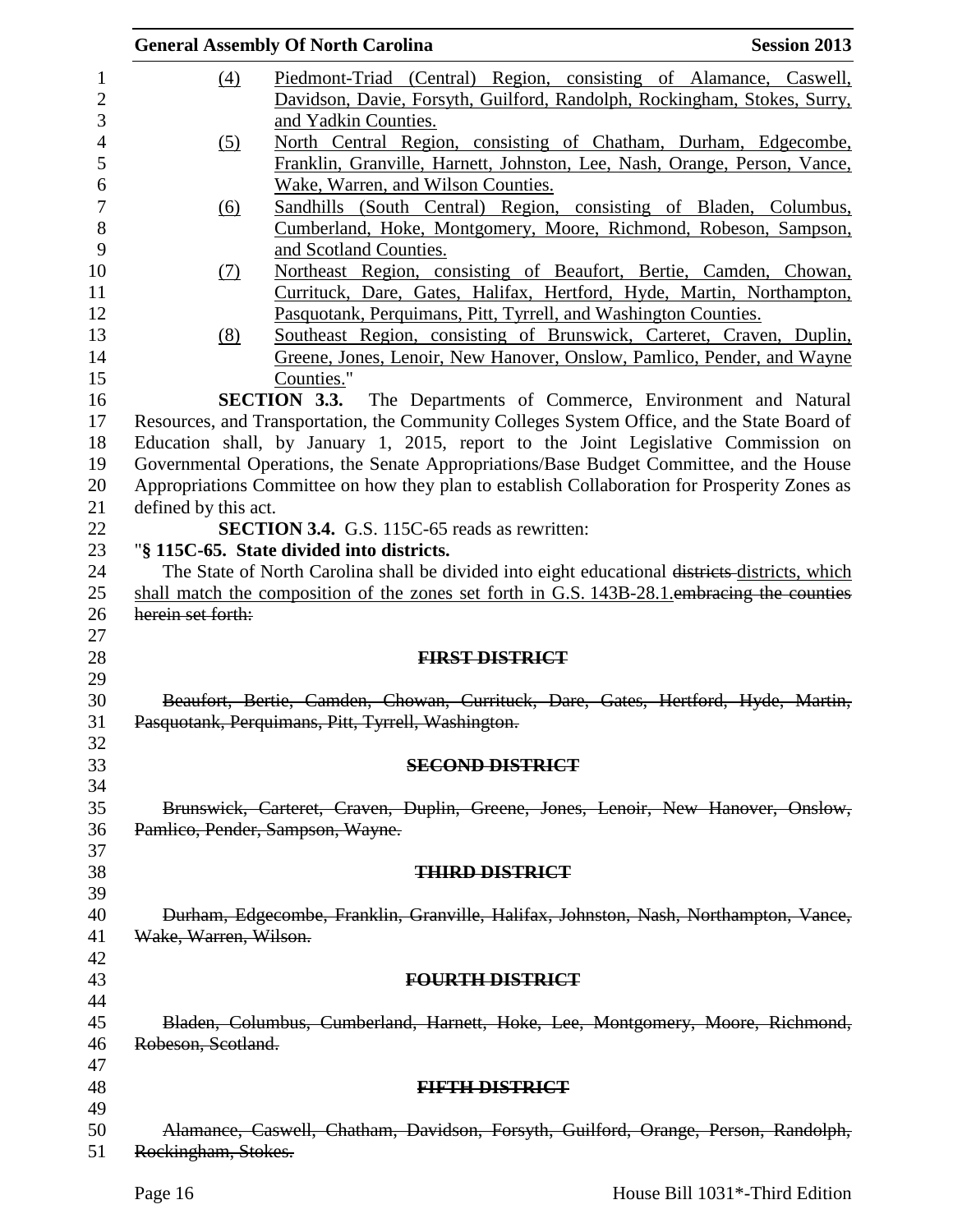| <b>General Assembly Of North Carolina</b><br><b>Session 2013</b>                                                                                                                                                                                                                                                                                                                                                                                                                                                                                                                                                                                                                                                                                                                                                                                                                                                                                                                                                                                                                                |
|-------------------------------------------------------------------------------------------------------------------------------------------------------------------------------------------------------------------------------------------------------------------------------------------------------------------------------------------------------------------------------------------------------------------------------------------------------------------------------------------------------------------------------------------------------------------------------------------------------------------------------------------------------------------------------------------------------------------------------------------------------------------------------------------------------------------------------------------------------------------------------------------------------------------------------------------------------------------------------------------------------------------------------------------------------------------------------------------------|
| <b>SIXTH DISTRICT</b>                                                                                                                                                                                                                                                                                                                                                                                                                                                                                                                                                                                                                                                                                                                                                                                                                                                                                                                                                                                                                                                                           |
| Anson, Cabarrus, Cleveland, Gaston, Lincoln, Mecklenburg, Stanly, Union.                                                                                                                                                                                                                                                                                                                                                                                                                                                                                                                                                                                                                                                                                                                                                                                                                                                                                                                                                                                                                        |
| <b>SEVENTH DISTRICT</b>                                                                                                                                                                                                                                                                                                                                                                                                                                                                                                                                                                                                                                                                                                                                                                                                                                                                                                                                                                                                                                                                         |
| Alexander, Alleghany, Ashe, Avery, Burke, Caldwell, Catawba, Davie, Iredell, Rowan,<br>Surry, Watauga, Wilkes, Yadkin.                                                                                                                                                                                                                                                                                                                                                                                                                                                                                                                                                                                                                                                                                                                                                                                                                                                                                                                                                                          |
| EIGHTH DISTRICT                                                                                                                                                                                                                                                                                                                                                                                                                                                                                                                                                                                                                                                                                                                                                                                                                                                                                                                                                                                                                                                                                 |
| Buncombe, Cherokee, Clay, Graham, Haywood, Henderson, Jackson, Macon, Madison,<br>McDowell, Mitchell, Polk, Rutherford, Swain, Transylvania, Yancey."<br><b>SECTION 3.5.</b> Section 3.4 of this act becomes effective April 1, 2015. Members<br>of the State Board of Education appointed by the Governor and confirmed by the General<br>Assembly prior to 2015 with terms ending in 2017, 2019, and 2021 shall be designated as the<br>appointees of the following districts for the remainder of the member's current term:<br>Western Region: Wayne McDevitt<br>a.<br>Southwest Region: Gregory Alcorn<br>b.<br>Piedmont Triad (Central) Region: A.L. Collins<br>$\mathbf{c}$ .<br>Sandhills (South Central) Region: Olivia Oxendine<br>d.<br>Northeast Region: Rebecca Taylor<br>e.<br>Southeast Region: Reginald Kenan<br>f.<br>The remainder of this Part becomes effective July 1, 2014.                                                                                                                                                                                               |
| PART IV. REQUIRE AT LEAST ONE LIAISON IN EACH COLLABORATION FOR                                                                                                                                                                                                                                                                                                                                                                                                                                                                                                                                                                                                                                                                                                                                                                                                                                                                                                                                                                                                                                 |
| PROSPERITY ZONE<br><b>SECTION 4.1.</b> No later than January 1, 2015, the Departments of Commerce,<br>Environment and Natural Resources, and Transportation shall have at least one employee<br>physically located in the same office in each of the Collaboration for Prosperity Zones set out<br>in G.S. 143B-28.1 to serve as that department's liaison with the other departments and with<br>local governments, schools and colleges, planning and development bodies, and businesses in<br>that zone. The departments shall jointly select the office. For purposes of this Part, the<br>Department of Commerce may contract with a North Carolina nonprofit corporation pursuant<br>to G.S. 143B-431A, as enacted by this act, to fulfill the departmental liaison requirements for<br>each office in each of the Collaboration for Prosperity Zones.<br>No later than January 1, 2015, the Community Colleges System Office shall                                                                                                                                                       |
| designate at least one representative from a community college or from the Community<br>Colleges System Office to serve as a liaison in each Collaboration for Prosperity Zone for the<br>community college system, the community colleges in the zone, and other educational agencies<br>and schools within the zone. A liaison may be from a business center located in a community<br>college. These liaisons are not required to be collocated with the liaisons from the Departments<br>of Commerce, Environment and Natural Resources, and Transportation.<br>No later than January 1, 2015, the State Board of Education shall designate at least<br>one representative from a local school administrative unit or from the Department of Public<br>Instruction to serve as a liaison in each Collaboration for Prosperity Zone for the local school<br>administrative units and other public schools within the zone. These liaisons are not required to<br>be collocated with the liaisons from the Departments of Commerce, Environment and Natural<br>Resources, and Transportation. |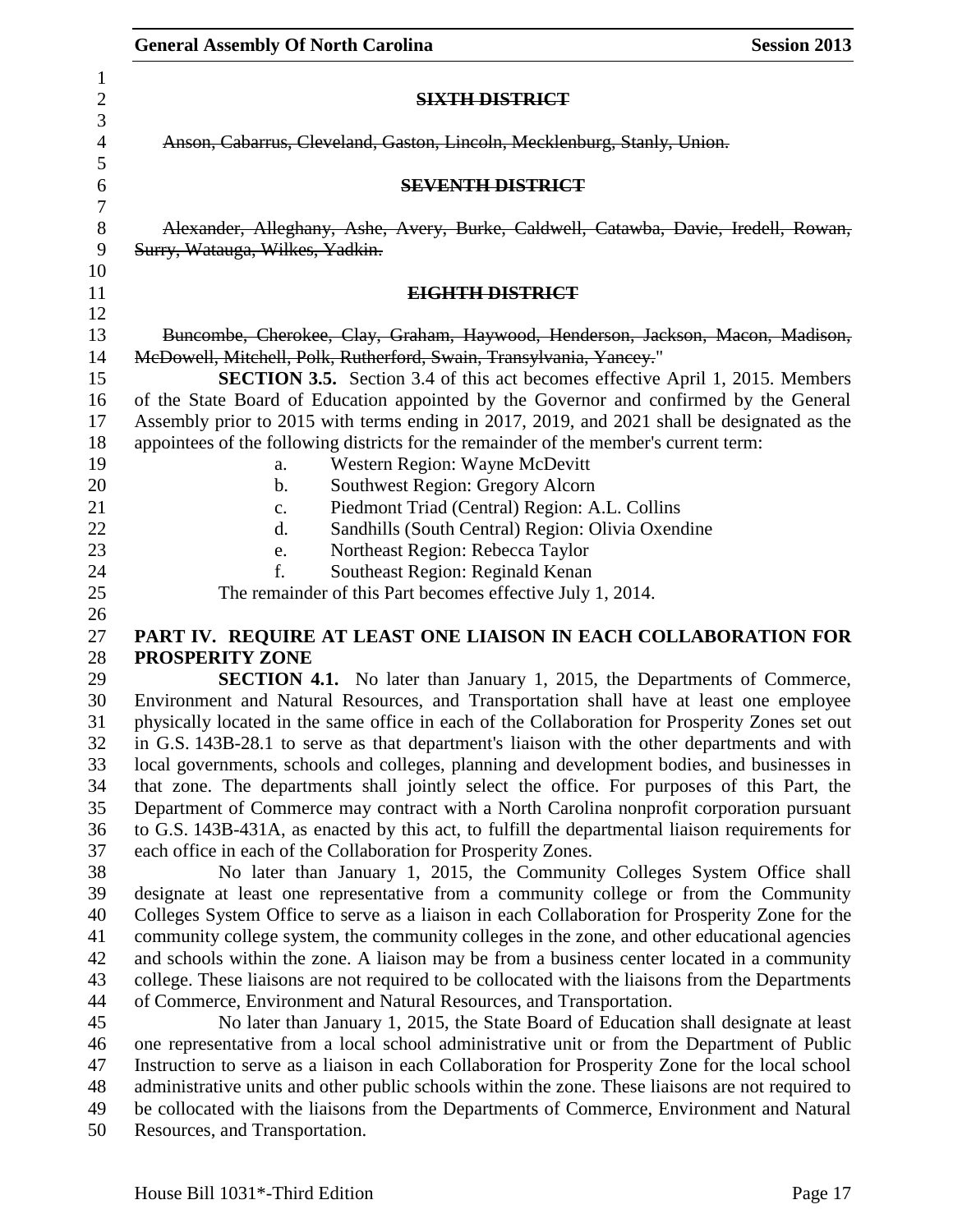# **General Assembly Of North Carolina Session 2013**

| 1            | <b>SECTION 4.2.</b> In addition to other related tasks assigned by their respective                                                                                                                 |
|--------------|-----------------------------------------------------------------------------------------------------------------------------------------------------------------------------------------------------|
| $\mathbf{2}$ | agencies, liaisons in each Collaboration for Prosperity Zone shall work to enhance                                                                                                                  |
| 3            | collaboration and cooperation between their departments and other State agencies, local                                                                                                             |
| 4            | governmental agencies, and other regional public and nonprofit entities. The liaisons from the                                                                                                      |
| 5            | Departments of Environment and Natural Resources and Transportation shall work to                                                                                                                   |
| 6            | consolidate and simplify the process for citizens and businesses seeking permits from their                                                                                                         |
| $\tau$       | respective agencies. The liaisons from the Department of Commerce shall be used to support                                                                                                          |
| $8\,$        | local economic development efforts, to coordinate such efforts, and to coordinate the                                                                                                               |
| 9            | Department of Commerce's activities within each Collaboration for Prosperity Zone. The                                                                                                              |
| 10           | liaisons from the community college system and local school administrative units shall work                                                                                                         |
| 11           | closely with the Department of Commerce and other State and local governmental agencies and                                                                                                         |
| 12           | local businesses in the zone to promote job development through career technical education.                                                                                                         |
| 13           | <b>SECTION 4.3.(a)</b> The Departments of Transportation and Environment and                                                                                                                        |
| 14           | Natural Resources shall jointly report to the Office of State Budget and Management, the Joint                                                                                                      |
| 15           | Legislative Commission on Governmental Operations, the Joint Legislative Transportation                                                                                                             |
| 16           | Oversight Committee, the Environmental Review Commission, the Senate Appropriations/Base                                                                                                            |
| 17           | Budget Committee, and the House Appropriations Committee, as follows:                                                                                                                               |
| 18           | No later than January 1, 2015, on the establishment of collocated liaisons<br>(1)                                                                                                                   |
| 19           | within each Collaboration for Prosperity Zone and a description of the                                                                                                                              |
| 20           | activities the liaisons have been assigned to perform.                                                                                                                                              |
| 21           | No later than April 1, 2015, on the activities of the liaisons, specifically any<br>(2)                                                                                                             |
| 22           | activities undertaken that resulted in enhanced collaboration and                                                                                                                                   |
| 23           | coordination with the other Department and with other governmental                                                                                                                                  |
| 24           | agencies, improved administrative efficiencies, and any steps taken to make                                                                                                                         |
| 25           | services to citizens and businesses within each zone more efficient,                                                                                                                                |
| 26           | economical, and user-friendly.                                                                                                                                                                      |
| 27           | <b>SECTION 4.3.(b)</b> The Community Colleges System Office and the State Board of                                                                                                                  |
| 28           | Education shall each report to the Office of State Budget and Management, the Joint                                                                                                                 |
| 29           | Legislative Commission on Governmental Operations, the Joint Legislative Education                                                                                                                  |
| 30           | Oversight Committee, the Senate Appropriations/Base Budget Committee, and the House                                                                                                                 |
| 31           | Appropriations Committee, as follows:                                                                                                                                                               |
| 32           | No later than January 1, 2015, on the establishment of liaisons within each<br>(1)                                                                                                                  |
| 33           | Collaboration for Prosperity Zone and a description of the activities the                                                                                                                           |
| 34           | liaisons have been assigned to perform.                                                                                                                                                             |
| 35           | No later than April 1, 2015, on the activities of the liaisons, specifically any<br>(2)                                                                                                             |
| 36           | activities undertaken that resulted in enhanced collaboration<br>and                                                                                                                                |
| 37           | coordination with other governmental agencies, improved planning on use of                                                                                                                          |
| 38           | educational resources, and improved administrative efficiencies.                                                                                                                                    |
| 39           | <b>SECTION 4.3.(c)</b> The Department of Commerce shall include in its first report                                                                                                                 |
| 40           | under G.S. 143B-431A(f), as enacted by this act, a report on the establishment and activities of                                                                                                    |
| 41           | its liaisons in each Collaboration for Prosperity Zone. The Department of Commerce shall send                                                                                                       |
| 42           | a copy of this report to the Office of State Budget and Management, the Senate                                                                                                                      |
| 43           | Appropriations/Base Budget Committee, and the House Appropriations Committee.                                                                                                                       |
| 44<br>45     | The Departments of Commerce, Environment and Natural<br>SECTION 4.4.                                                                                                                                |
|              | Resources, and Transportation, the Community Colleges System Office, and the State Board of                                                                                                         |
| 46<br>47     | Education shall use funds available to carry out the requirements of this section. Nothing in this<br>act shall be construed as an authorization for payment of additional compensation for persons |
| 48           | serving as liaisons.                                                                                                                                                                                |
| 49           | <b>SECTION 4.5.</b> This Part becomes effective July 1, 2014, and expires July 1, 2018.                                                                                                             |
| 50           |                                                                                                                                                                                                     |
|              |                                                                                                                                                                                                     |

# **PART V. GENERAL ASSEMBLY REVIEW OF REPORTS**